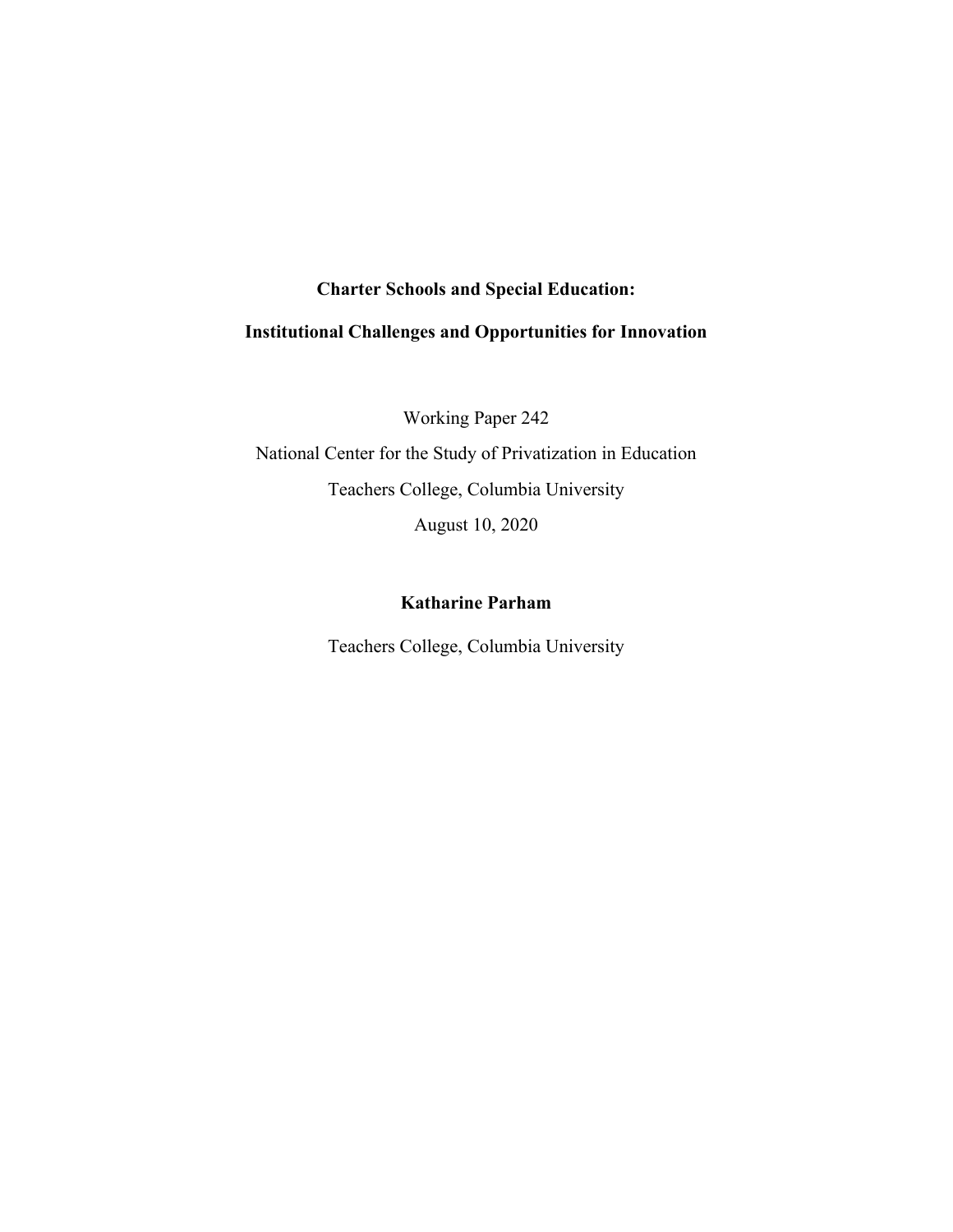# **Abstract**

*This paper explores the dual institutions of charter schools and special education, and the unique issues that arise when an institution whose organizational structure is grounded in autonomy is forced to comply, by law, with significant regulatory demands. An understanding of the historical origins of each institution enables a thoughtful analysis of the observed challenges for charter schools in serving children with special needs in the present era, including legal constraints, enrollment practices, and funding disparities. Several successful organizational practices operating at this critical intersection are highlighted, and policy recommendations and directions for future research are discussed.* 

Keywords: charter schools; special education; Individuals with Disabilities Education Act (IDEA)

Suggested citation: Katharine Parham, Charter Schools and Special Education: Institutional Challenges and Opportunities for Innovation, Working Paper 242, National Center for the Study of Privatization in Education, Teachers College, Columbia University, August 10, 2020, accessed at http://ncspe.tc.columbia.edu/working-papers/WP242.pdf.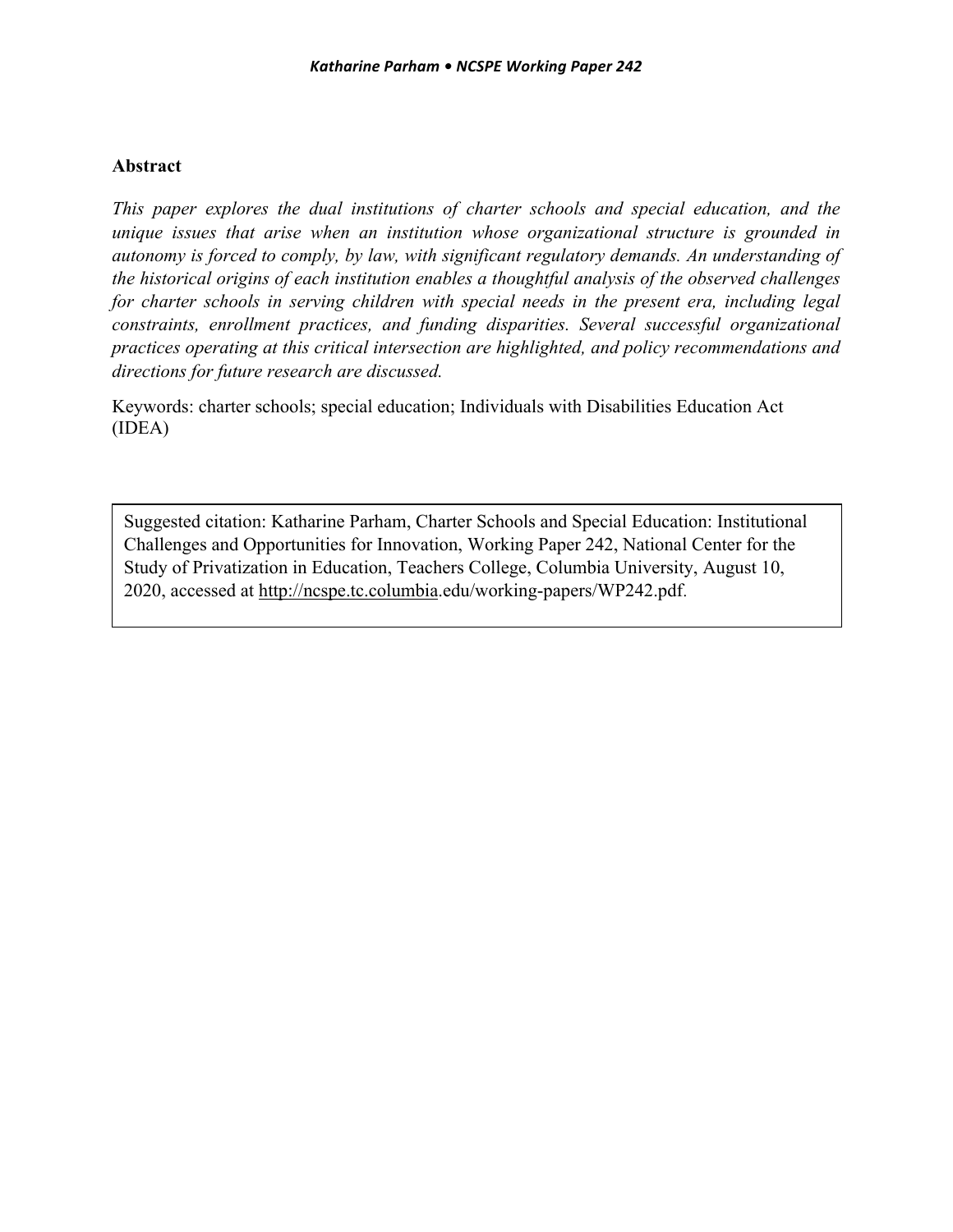*"Obviously a society to which stratification into separate classes would be fatal must see to it that intellectual opportunities are accessible to all on equable and easy terms."* 

*– John Dewey*, Democracy and Education *(1916)*

# **I. Introduction**

As institutions, charter schools and special education are seemingly aligned in their intended goals: serving the unique needs of a particular subgroup of students with a tailored educational model. Yet, the two take different approaches to education in ways that often put them at odds. The concept of charter schools is grounded in autonomy, a belief that freedom from regulation will enable schools to best serve the needs of local student populations. Special education laws, alternatively, use policy and regulation to ensure compliance with hard-fought civil rights on behalf of students with special needs. What happens, then, when autonomy is forced to confront regulation? President Bill Clinton famously described charter schools as "schools that have no rules," but in reality, as public institutions charters are forced to comply with all laws governing disabled students (Garda, 2012, p. 660). Educating students with disabilities in compliance with federal laws may be one of the most complex challenges facing public charter schools today (Bulkley & Wohlstetter, 2004).

This unique challenge, though not new, has caught the eye of philanthropists in recent years. In 2018, the Bill and Melinda Gates Foundation made four grants exceeding \$2 million in total, related to helping charter schools address the needs of students with disabilities (Angelov & Bateman, 2016). How charters may use additional funds to better address students' needs—and how they will seek to use their autonomy and ability to innovate within the confines of federal regulations—remains to be seen.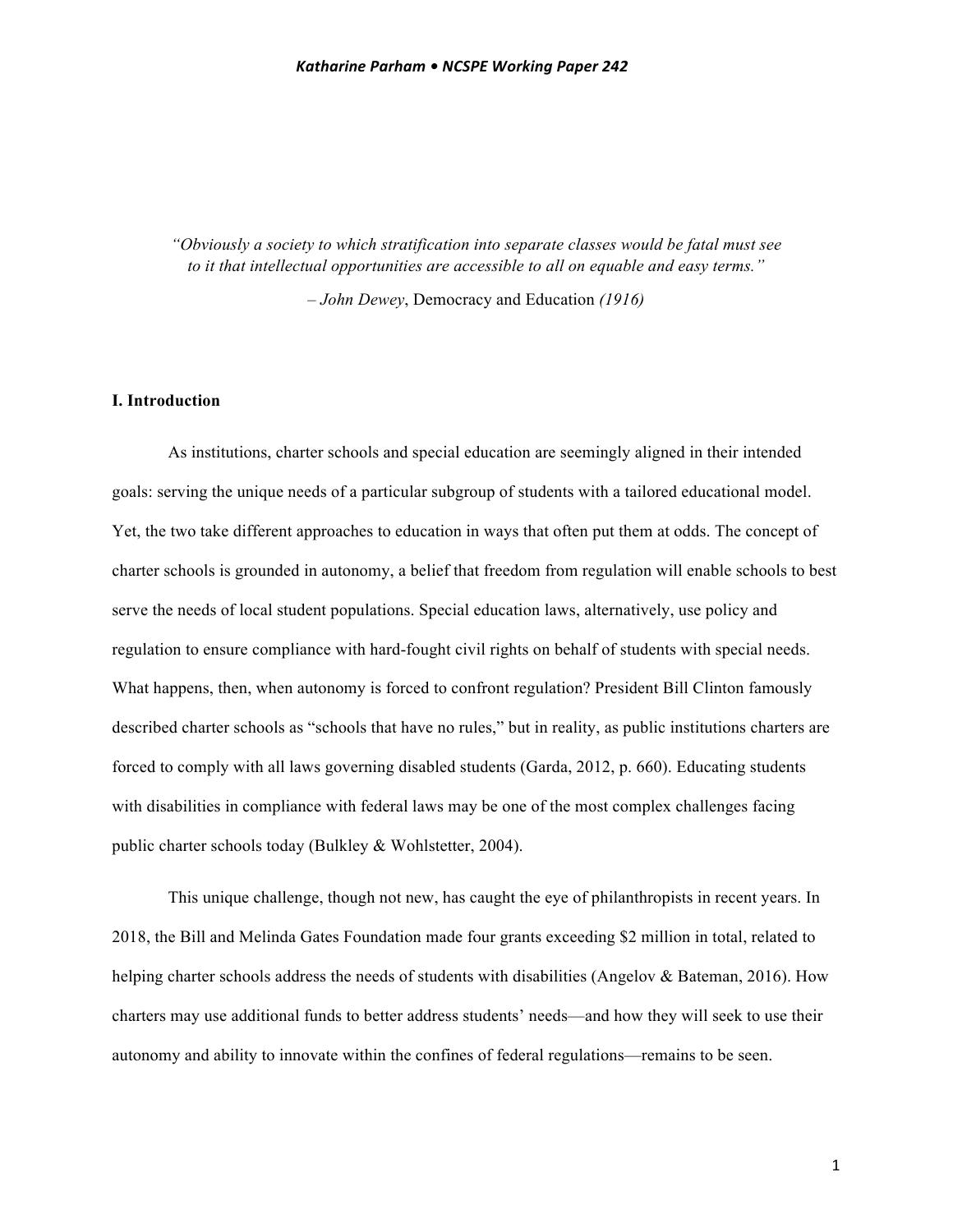This paper will explore the overlap of these two educational institutions, discussing how their respective origins beget many of the challenges seen today, and highlighting some of the promising opportunities for future institutional alignment. Sections II and III begin with brief histories of each institution. Section IV offers a more in-depth analysis of the institutional pressures that create tension for charter schools in serving students with special needs. Section V describes some of the resulting failures caused by these pressures, including enrollment discrimination against students with disabilities, legal issues driven by attempts to retrofit laws written prior to the existence of charter schools, and funding challenges. Section VI concludes with a few current examples of innovation and a brief discussion of future needs for the field.

# **II. History of Charter Schools**

The conception of charter schools may be traced back two generations to Kenneth Clark, who wrote in an article entitled "Alternative Public School Systems" in *The Harvard Educational Review* in 1968 of the "pervasive and persistent" inefficiencies in the public school system and the need for a different form of school governance (Clark, 1968, p. 101). Though Clark never used the term "charter school," his argument amplified the call for school choice and privatization (Abrams, 2019). Clark argued issues of increasing high school dropout rates, large numbers of special education students, and—most critically—the inefficiencies associated with segregation, could only be rectified by a shock to the current system in the form of competition. In calling for such reform, Clark was far from alone among progressive educators (Forman, 2005). Without competition, Clark argued, public schools had no need to improve, and the stakes for improvement were high. Mincing no words, he wrote:

"Even the public discussion of some of these possibilities might clear away some of the dank stagnation which seems to be suffocating urban education today… If we succeed in finding and developing these and better alternatives to the present educational inefficiency, we… will have saved our civilization through saving our cities" (Clark, 1968, p. 113).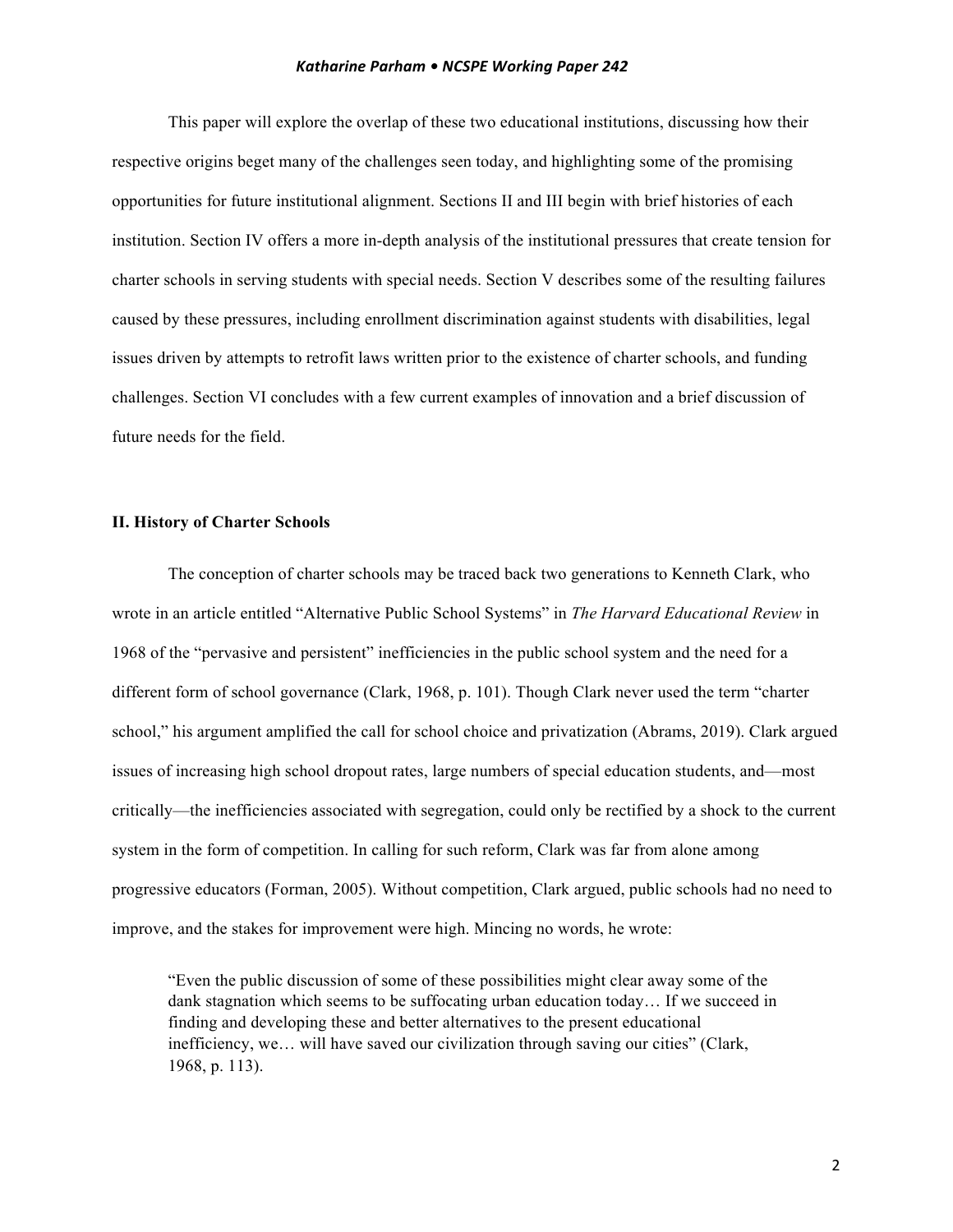These same educational inefficiencies were highlighted in *A Nation at Risk*, released by President Reagan's National Commission on Excellence in Education in 1983. The report contributed to the growing national consensus that American public schools were failing to educate students well (Reichgott Junge, 2012). It is within this reform-minded context, as well as the growing political movement towards governmental deregulation, that charter schools were born (Cohen, 2017).

In 1974, Ray Budde outlined an idea for a novel contract arrangement between innovative teachers and the public school system, defining for the first time the term "charter school" (Angelov & Bateman, 2016). This decentralized structure, Budde argued, would give teachers a high level of autonomy over school operations in exchange for increased accountability for student achievement. Budde elaborated on this new model of education governance in his 1988 book, *Education by Charter: Restructuring School Districts*, and is widely credited with the initial concept for today's charter school structure (Angelov & Bateman, 2016). The same year, Al Shanker, then-President of the American Federation for Teachers, put his weight behind the concept of charter schools in a speech at the National Press Club and a subsequent column in the *New York Times* entitled "A Charter for Change" (Reichgott Junge, 2012). For both Budde and Shanker, charter schools were not to operate as alternatives to public schools but rather as innovative institutions within the public system employing unionized teachers guided by alternative pedagogical strategies (Kahlenberg, 2007; Abrams, 2019).

Minnesota was the first state to pass charter school legislation and in doing so broke with Budde and Shanker in permitting school leaders to operate outside the public system. After leading the way in initiating voluntary open enrollment between districts in 1987, Minnesota authorized charter schools in 1991 (Reichgott Junge, 2012). California followed suit in 1992, and today 44 states have enacted charter school laws (NCES, 2019). Roughly 3 million out of the 50 million public school students in the United States attend one of more than 7,000 charter schools that exist today (David & Hesla, 2018).

Since Minnesota's law passed in 1991, state charter laws have become increasingly nuanced. In contrast to Budde's original conception, charters today are contracts between authorizers and nonprofit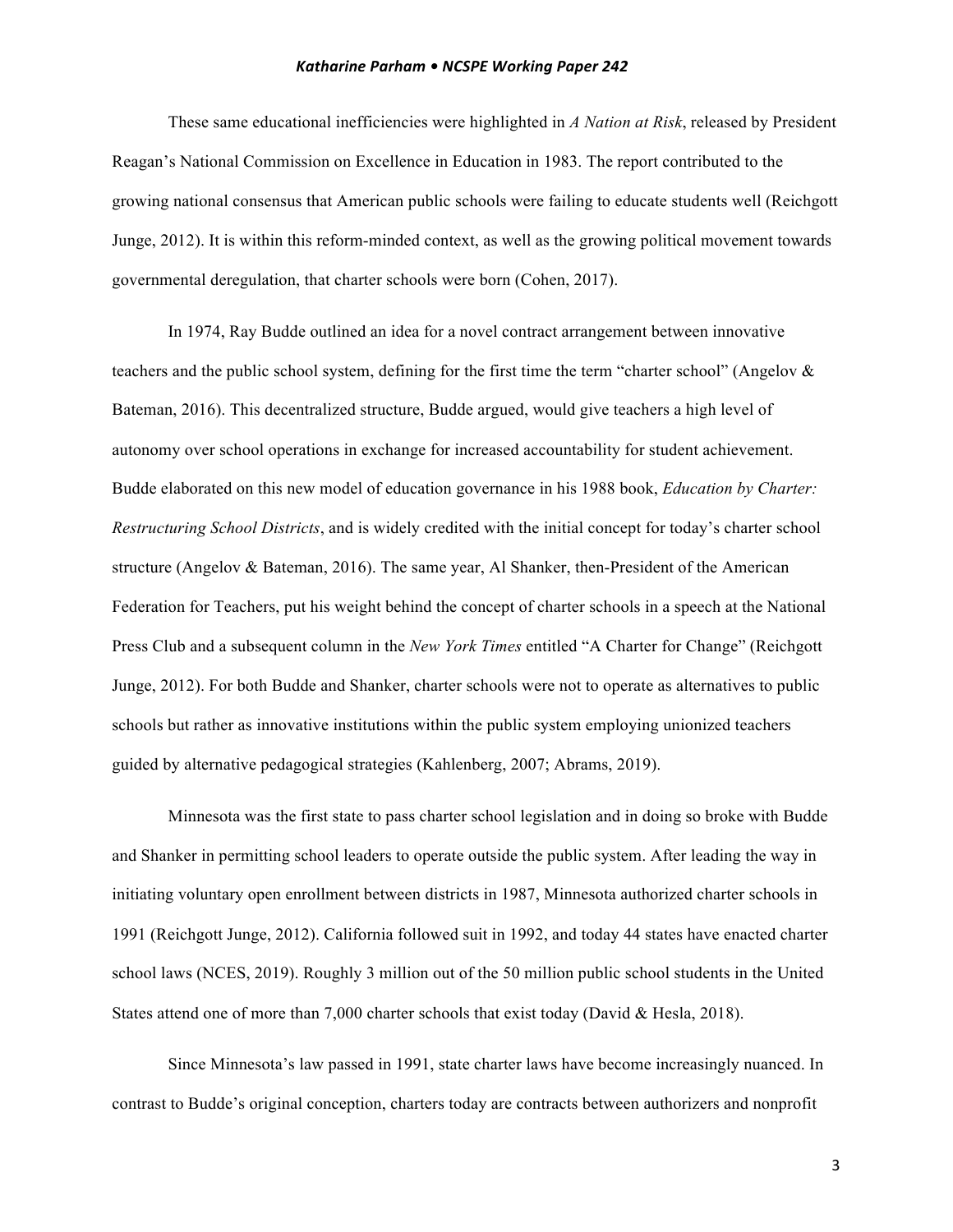boards seeking permission to operate schools of choice (Angelov & Bateman, 2016). Charters set performance expectations and a timeline by which they should be met. Initial charters are typically established for a period of five years, at which point they are up for either renewal or termination by the authorizing body (ECS, 2014). The key idea is the exchange of accountability for autonomy in order to foster higher quality education and the possibility of innovation for students who enroll by choice. State laws establish who is allowed to grant charters, and the extent to which charter schools are subject to state and local education regulations.

# **III. History of Special Education**

References to disabled individuals are observed as early as the Greek and Roman mythologies, which describe a wide range of human behavior (Winzer, 1993). Prior to the 1700s, individual deviation was not tolerated, and those who differed were exiled by all facets of society: legal scholars denied them civil rights, theologians excluded them from the church, and philosophers pronounced them incapable of any form of improvement (Winzer, 1993). The mid-eighteenth century was a turning point for individuals with disabilities in Europe. The broad intellectual movement of the Enlightenment stimulated new ideas and perceptions about the disabled, and the growth of special education became part of a wider movement involving the dissolution of social strata and the belief that all members of a society were equal, regardless of ability (Winzer, 1993). By the end of the eighteenth century, special education in Europe was considered an ingrained component of public education.

Special education's development in America followed a different path, though it was still modestly influenced by Enlightenment teachings. Americans responded to the acceptance inherent to Enlightenment values believing something must be done for the disabled members of society, but saw the education of exceptional individuals primarily as an opportunity to bring them to the Bible and instill in them patriotic notions of duty (Winzer, 1993). These goals were remarkably similar to those espoused by proponents of the broader Common School movement in America, who sought control over an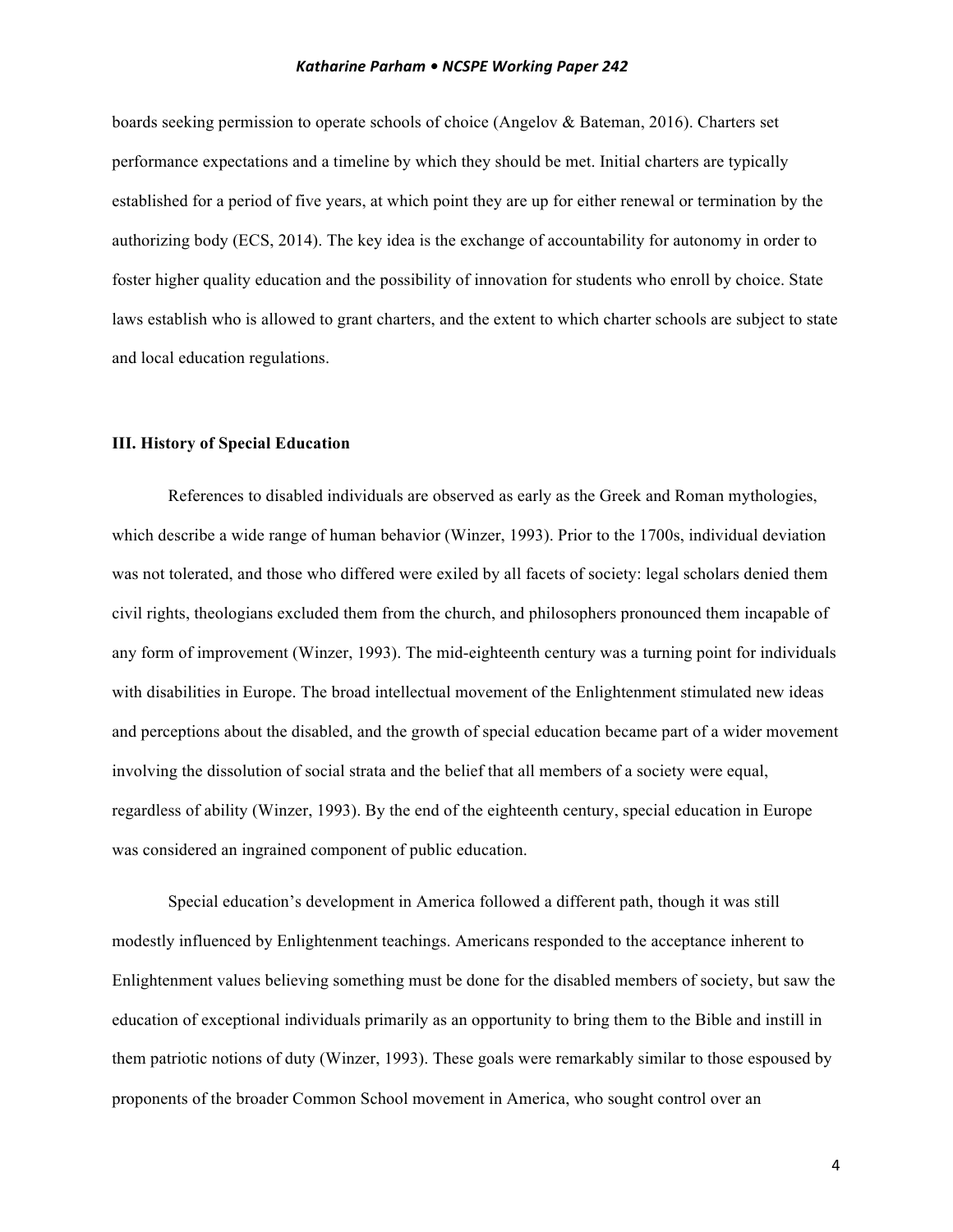increasingly diverse populace amid concerns of social cohesion (Rebell, 2018). Indeed, Horace Mann and Henry Barnard—founders of the Common School movement—were involved in the campaign to establish separate institutions to serve deaf, blind, and "mentally retarded" (in the parlance of the day) individuals (Winzer, 1993). Institutions were seen as a mechanism for ordering society and exerting control over the lower classes, from which many children with special needs happened to come (Anti-Defamation League, n.d.). While the late 1800s saw gradual increases in general school attendance, large numbers of children with special needs remained out of school entirely (Winzer, 1993).

Nearing the end of the nineteenth century, urbanization, industrialization, and immigration had increased, and public concerns about coinciding increases in crime resulted in an insidious era of American history wherein scientists sought to stamp out the roots of "feeblemindedness" (the latest parlance for those with special needs) thought to be the cause of many societal ills (Winzer, 1993). More institutions were established to segregate and sterilize those with any "aberrant" behavior, under the banners of social Darwinism, eugenics, and a belief in inherited intelligence (Winzer, 1993; Kaestle, n.d.). IQ testing became the norm in American education, as did a belief in fixed intelligence—the idea that any changes in environment or amount of education would have little influence over a child's development (Kaestle, n.d.). The passage of compulsory attendance laws, though a positive step for the education of students with disabilities who had previously been kept home, resulted in additional pressure on schools during this period (Kauffman et al., 2018). School districts, faced with maintaining increasing numbers of unruly, low-functioning, and non-English speaking students, created the in-house equivalent of institutions—segregated classrooms (Kauffman et al., 2018). This era of "hereditary determinism" continued until after WWI when the need for a more organized and skilled labor force necessitated the expansion of special education training programs, though segregated instruction was still common and accepted (Winzer, 1993).

Perceptions of disabled individuals continued to shift over time, and at the beginning of the twentieth century, they were viewed as deserving of the same educational rights as non-exceptional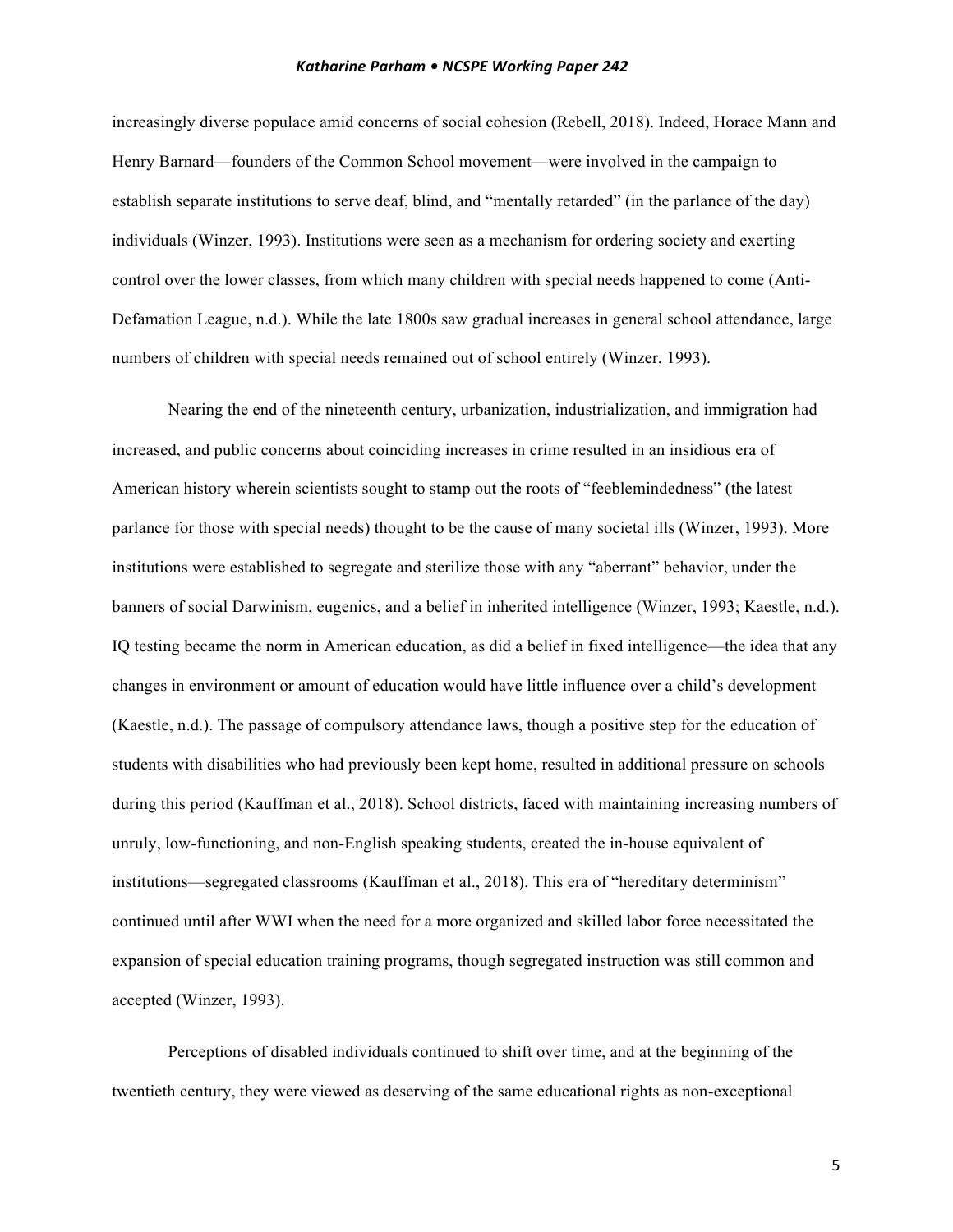individuals, though it was not until the 1960s that the quality of life for disabled individuals began to improve as federal involvement expanded. *Brown vs. Board of Education*, though focused on segregation by race, set a new precedent for the important legal concept that separate education facilities were inherently unequal (Angelov & Bateman, 2016). Educators began to question the value of segregated classes, and research responded by analyzing the largely negative effects these learning environments were having on students (Winzer, 1993). The 1970s saw a shift toward the abandonment of segregated, "special" classes, and a move toward the inclusion of individuals with disabilities; and, federal support followed suit. In 1973, Congress passed the Rehabilitation Act, Section 504, which prohibited recipients of federal funds, including public schools, from discriminating against individuals with disabilities (Angelov & Bateman, 2016). Two years later, the Education for All Handicapped Children Act (EAHCA) was passed, mandating that all students, regardless of ability, receive free, appropriate public education (FAPE) (Angelov & Bateman, 2016).

The most recent reauthorization of EAHCA was passed in 2004, giving the legislation its current name—the Individuals with Disabilities Education Act (IDEA) (Kauffman et al., 2018). IDEA does not prescribe one path for all children with disabilities, but rather creates a process by which the team of individuals who know a child best determine what is appropriate for the child's education. The four basic provisions of IDEA ensure that regardless of a child's unique needs that 1) all children are entitled to an appropriate education at the public expense (FAPE); 2) a continuum of alternative placements (CAP) must be available to every student with a disability; 3) every student will be educated in their least restrictive environment (LRE), a regulation specifically targeting the segregated nature of special education's history; and 4) every student with special needs will have developed an individualized education plan (IEP) providing for their unique educational needs (Kauffman et al., 2018).

In 2001, No Child Left Behind (NCLB) built on the framework set out in IDEA by requiring schools to report on and to be held accountable for the performance of students with disabilities on state assessments (Angelov & Bateman, 2016). This additional level of accountability was continued through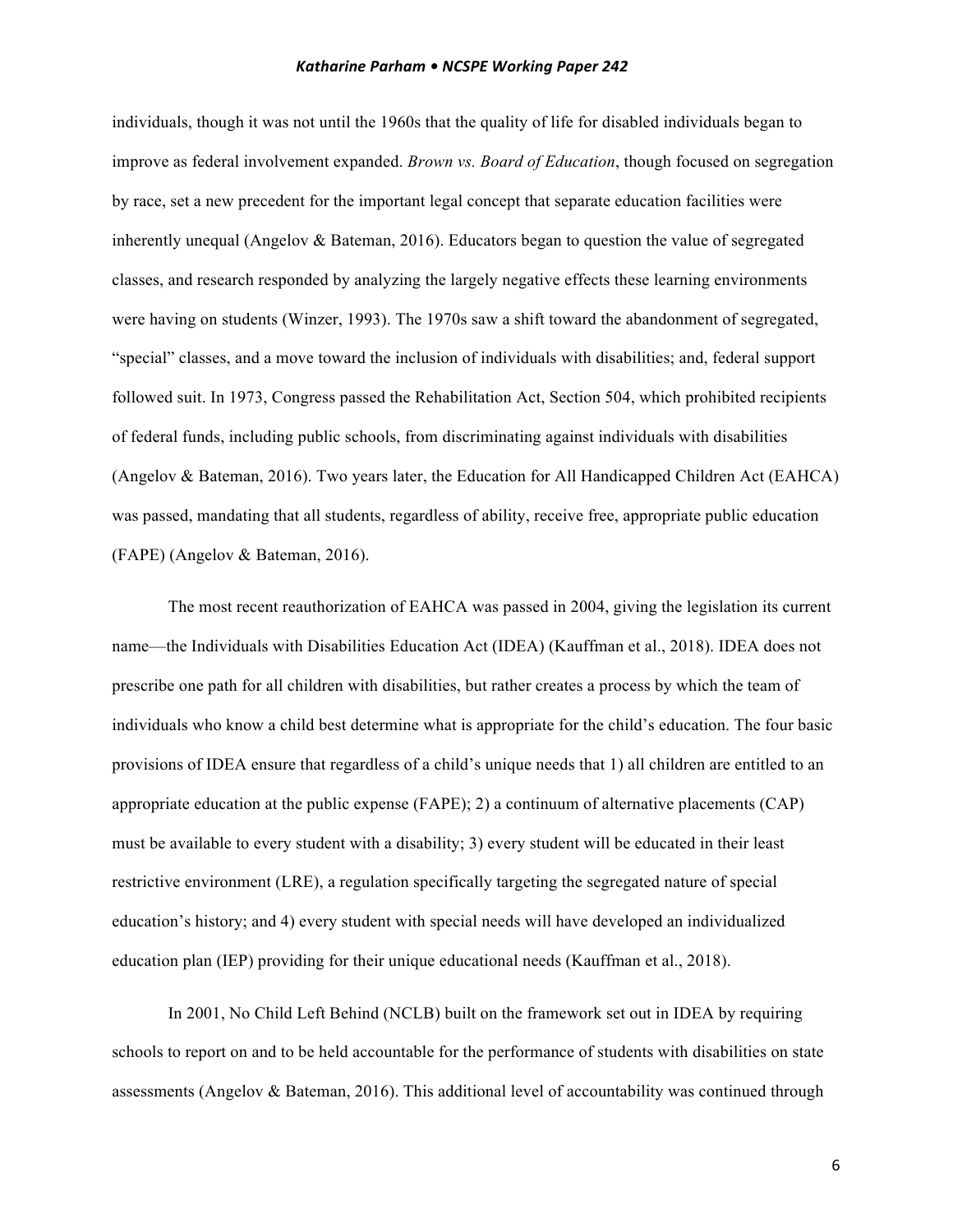the most recent reauthorization, the Every Student Succeeds Act (ESSA) of 2015, and solidifies the highstakes nature of accountability embedded within the web of special education regulations today.

# **IV. Regulated Autonomy? Institutional Pressures Creating Tension for Charters in Serving Students with Special Needs**

While charter schools and the education of students with special needs are both institutions designed to improve the education of a specific subgroup of students, their respective historical paths have resulted in two vastly different approaches, based on distinct—and conflicting—principles. As the two institutions are forced to coincide with one another, a fixed tension emerges that may not result in outcomes that are best for students, as each institution would otherwise intend.

Charter schools were designed to be "schools without rules" (Garda, 2012). The release from much of the burdensome oversight of district and state regulation was granted in exchange for the potential that freedom to innovate might produce better student outcomes. Charters are, by design, deregulated and autonomous market-based institutions grounded in the concepts of freedom and flexibility. They arose in the era of accountability reform, with student outcomes—as measured by graduation rates and performance on standardized assessments—as the primary measures of success (Lange et al., 2008; Garda 2012). Critically, while charters are ostensibly "schools without rules," they are also primarily schools of choice. They were never intended to address the wide range of needs of all possible students who may attend. What sets charter schools apart from other public schools is that they are able to specialize, to market themselves to a specific subset of the populace. They are, by design, not for everyone. These foundational principles—accountability, autonomy, and specialization—are diametrically opposed to the principles of special education.

Special education is one of the most highly regulated components of public education in the United States, addressed by federal, state, and local laws (Miron, 2014). Special education laws were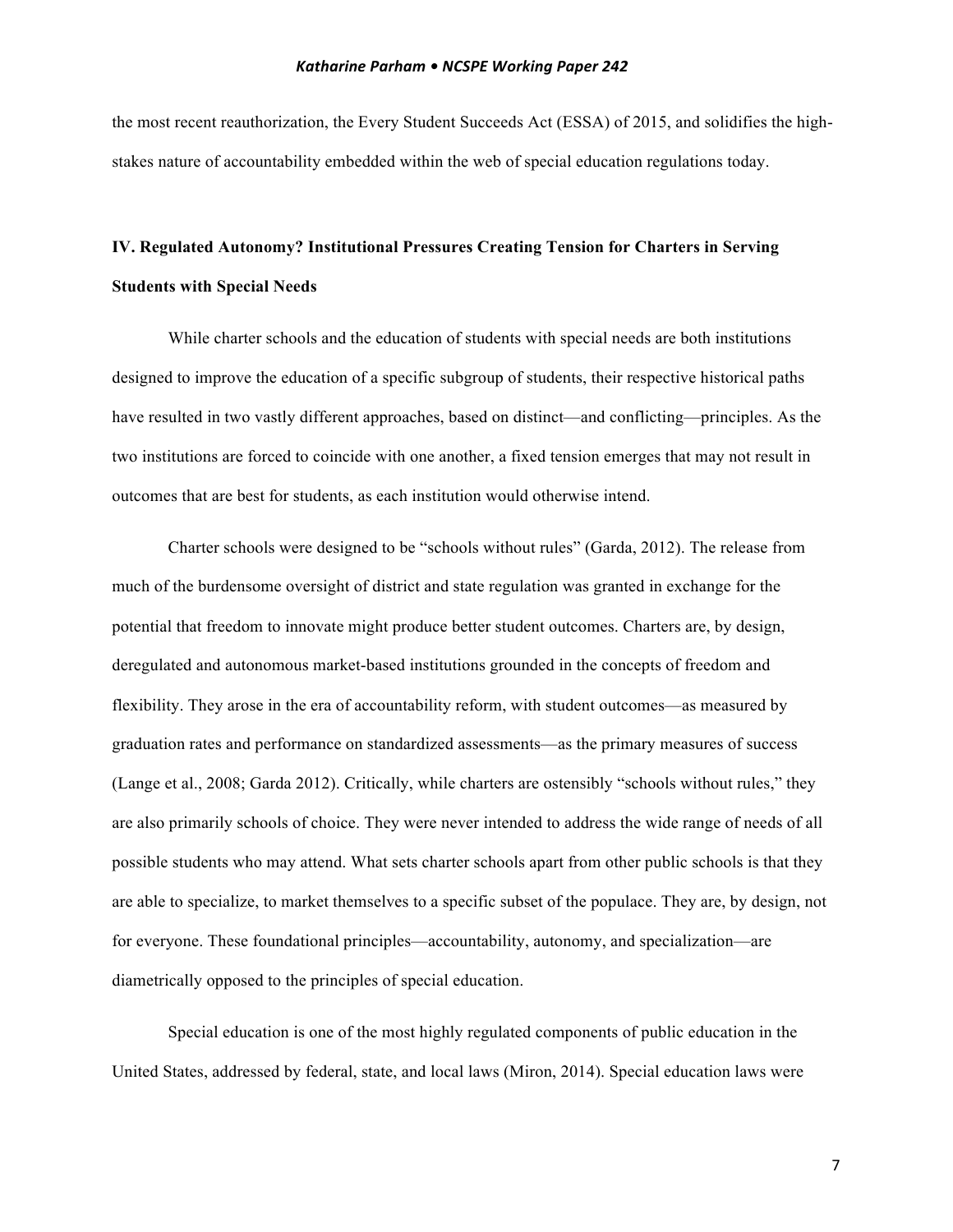conceived in the civil rights era, with immense emphasis on process and compliance and little attention paid to student outcomes (Angelov & Bateman, 2016). IDEA and Section 504 were legislated long before school choice or charter schools were ever conceived, and these critical laws were written with different guiding principles in mind. Special education law presumes that public schools must be all things to all students (Garda, 2012). The school adapts to the child, not the reverse. "Zero reject"—the idea that no public school can turn away a child based on their ability level—is one of the central tenets of federal regulation governing the operation of public schools (Garda, 2012). These regulations force charter schools into difficult operating positions. As public institutions, the requirements imposed by civil rights legislation protecting the rights of individuals with special needs cannot be waived. Charter schools, therefore, are forced to comply with a complex web of special education rules and regulations in an otherwise deregulated environment.

At the school and district level, the tension that results from this institutional misalignment often results in frustration among school leaders who find special education requirements burdensome and constricting. For instance, while many states waive teacher certification requirements for charter schools, allowing them autonomy within their hiring practices, this does not extend to special educators, who must meet federal qualifications for working with students with disabilities (Bulkley & Wohlstetter, 2004). This tension is only exacerbated by national shortages of qualified special education teachers (Rhim et al., 2007). Additionally, conflicting federal and state laws around teacher certification requirements have left many charter schools confused about their responsibilities (Kose, 2013). A study from 2007 found that charters in many states choose to abide by the less restrictive state laws surrounding teacher certification, either due to a lack of knowledge about federal requirements or a sheer inability to comply as a result of labor shortages (Rhim et al., 2007).

Attempts to comply with special education rules and regulations in an environment conceived to be autonomous often result in operational conflict for charter schools, in ways not limited to the teacher certification issues previously described. The landscape of regulatory oversight and complex special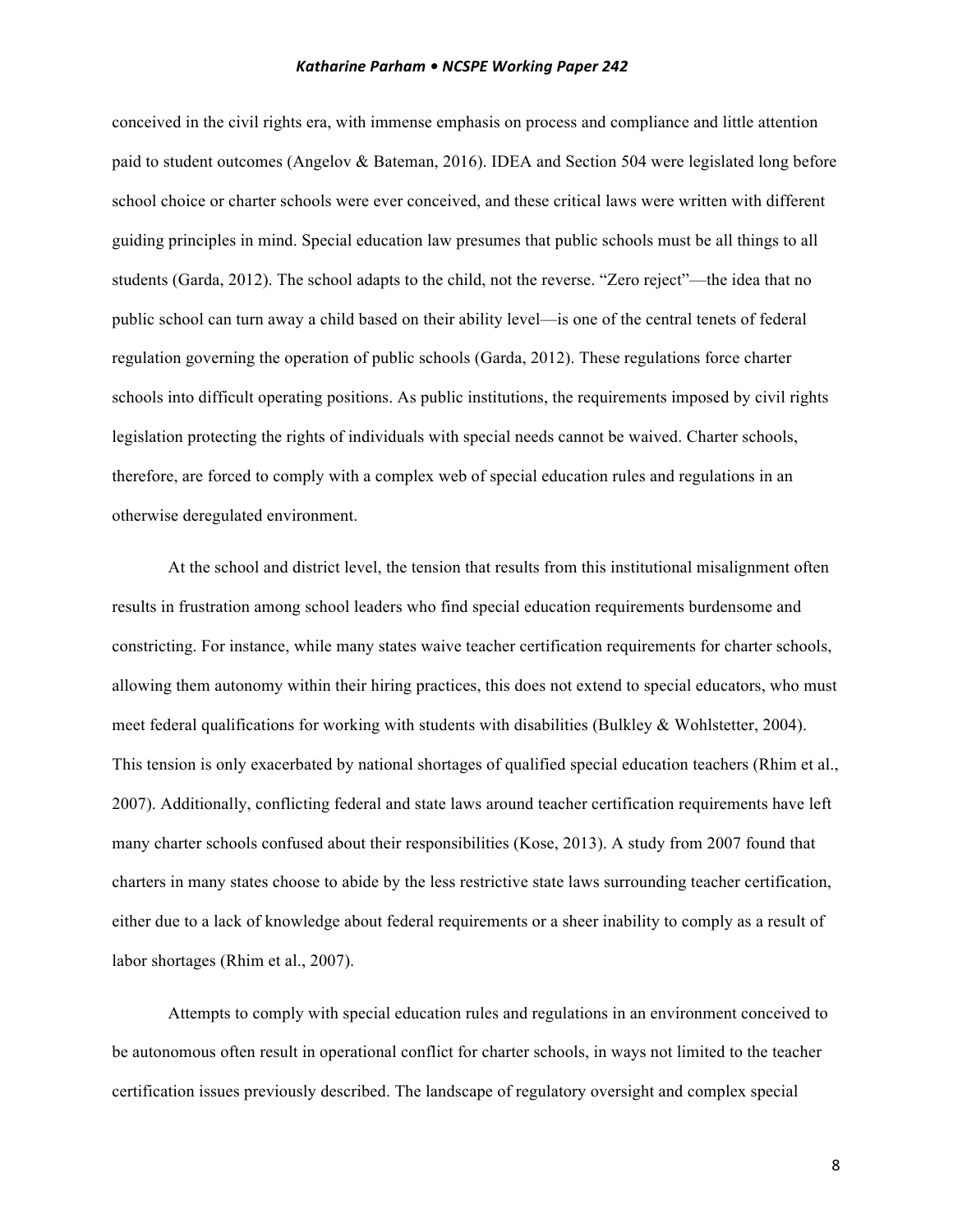education procedures necessarily limits the organizational flexibility of charter schools. The following section describes some of the ways this institutional conflict has played out.

# **V. Challenges in Educating Students with Disabilities in Charter Schools**

# *A. Legal Issues*

# Federal Protections for Students with Disabilities

Two main laws affect the education of students with disabilities: the Individuals with Disabilities Education Act (IDEA) of 1975 (originally PL 94-142, the Education for All Handicapped Children Act); and Section 504 of the Rehabilitation Act of 1973. These laws apply to all public schools in the United States that accept any form of federal financial assistance, including charter schools, and each were grounded in the civil rights principles established by *Brown vs. Board of Education* (Bulkley & Wohlstetter, 2004). These laws have fundamentally changed the way students with special needs are educated in this country, and are the root of much of the tension that charter schools face in appropriately serving students with disabilities, as all three laws were passed long before charters came into existence.

Prior to the passage of IDEA in 1975, it was legal to prevent students with disabilities from attending public schools. The law includes seven core components, described in detail in Table 1, each of which was developed in response to the sordid history of educating individuals with disabilities in the U.S. and concerns about protecting students' civil rights.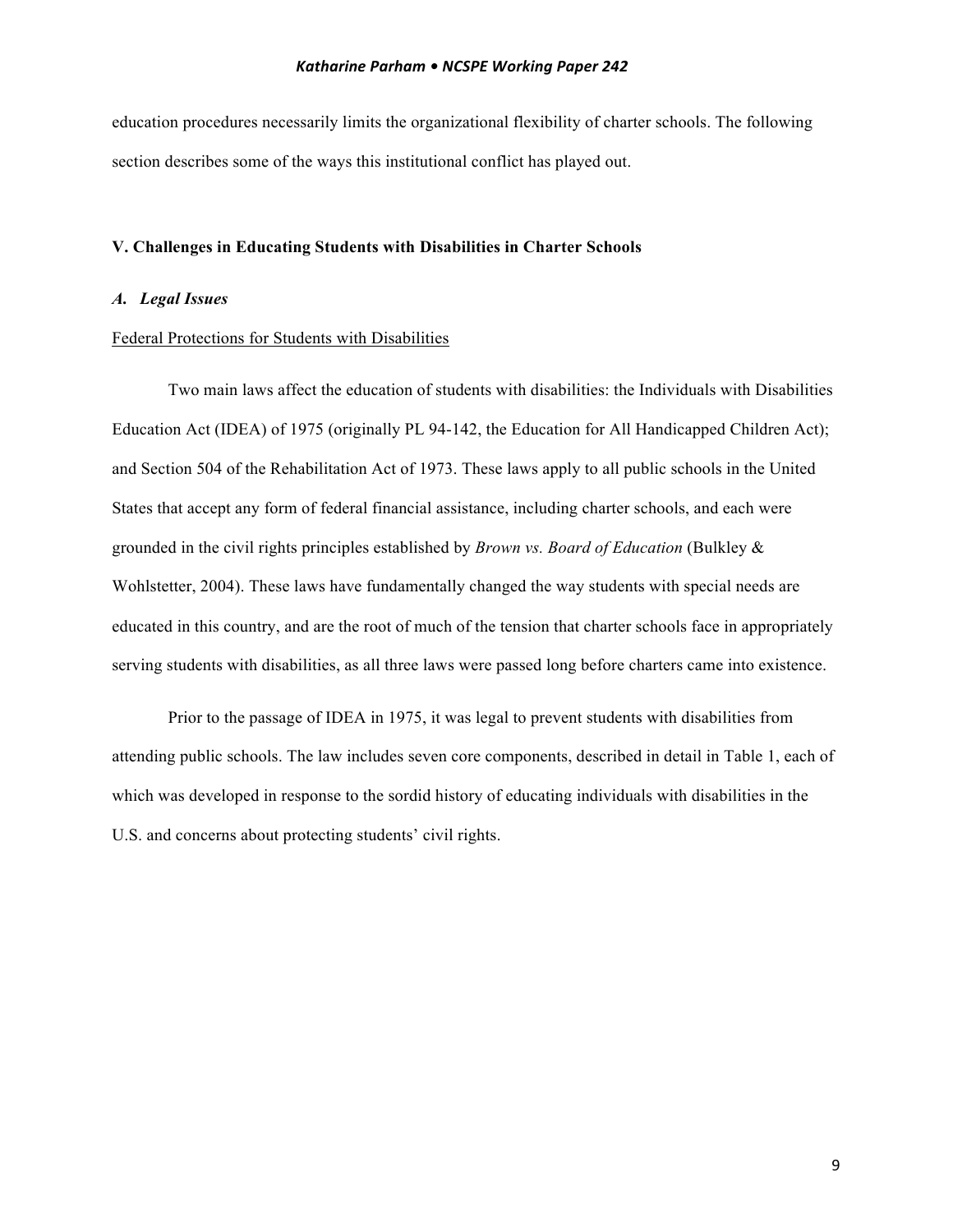|   | Public schools are not allowed to reject any student (a "zero reject" policy).                       |
|---|------------------------------------------------------------------------------------------------------|
| 2 | Students suspected of having a disability are guaranteed a nondiscriminatory evaluation by a         |
|   | licensed professional at the school's expense.                                                       |
|   | All students with special needs are guaranteed access to a free, appropriate public education        |
|   | $(FAPE)$ .                                                                                           |
| 4 | Students with disabilities must each have developed an individualized education plan (IEP).          |
| 5 | Students with disabilities must be served in their least restrictive environment (LRE).              |
| 6 | Parents have a right to participate in the education of their children with special needs, including |
|   | the development of the IEP.                                                                          |
|   | Parents have a right to dispute resolution and due process if they are unhappy with the plan put in  |
|   | place for their child.                                                                               |

*Table 1*. Central Accountability Components of IDEA

*Sources*: IDEA, 2004; Angelov & Bateman, 2016

IDEA provides for the protection of 13 categories of disabilities: specific learning disability, other health impairment, autism, emotional disturbance, speech or language impairment, visual impairment, deafness, hearing impairment, deaf-blindness, orthopedic impairment, intellectual disability, traumatic brain injury, and multiple disabilities (IDEA, 2004). Table 2 highlights the distribution of students served under IDEA within each of these federally defined categories. The responsibility for identifying and evaluating children who may have a disability rests with state and local education agencies, in a process that IDEA calls "child find" (IDEA 2004). The "child find" provision of the law mandates that all public schools evaluate students demonstrating potential signs of disabilities. For students who attend public schools and who are not referred for special education through an external medical professional, there is a formalized referral process for special education services. State and local education agencies bear both the responsibility and cost for the referral process, as well as the provision of any services deemed required for students qualifying for an IEP under one of the 13 federally defined disability categories (IDEA, 2004).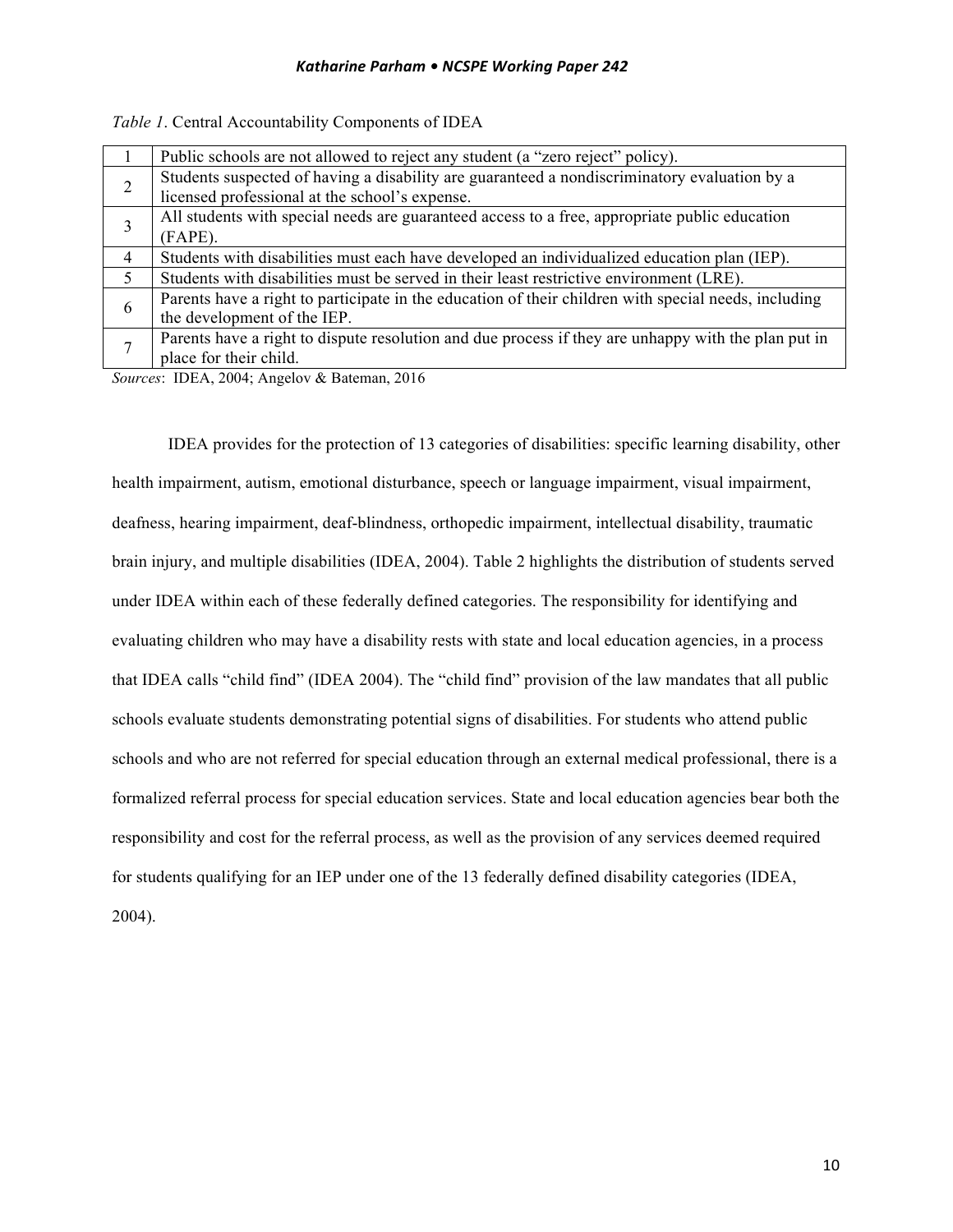| <b>Disability Category</b>     | <b>Percentage of Students</b><br><b>Served Under IDEA</b> |
|--------------------------------|-----------------------------------------------------------|
| Specific Learning Disability   | 33%                                                       |
| Speech or Language Impairment  | 19%                                                       |
| Other Health Impairment        | 15%                                                       |
| Autism                         | 11%                                                       |
| Developmental Delay            | 7%                                                        |
| <b>Intellectual Disability</b> | 6%                                                        |
| <b>Emotional Disturbance</b>   | 5%                                                        |
| <b>Multiple Disabilities</b>   | $2\%$                                                     |
| Hearing Impairment             | $1\%$                                                     |
| Orthopedic Impairment          | $1\%$                                                     |

*Table 2.* Percentage of Students Served Under the Individuals with Disabilities Act (IDEA) by Disability Type in School Year 2018-19

*Source:* National Center for Education Statistics (2020)

While IDEA is the main federal law regulating the education of students with disabilities, Section 504 adds additional civil rights protections. Originally written as a component of the Rehabilitation Act in 1973, the statute was subsumed under the Americans with Disabilities Act in 1990 (Angelov & Bateman, 2016). Section 504 is an anti-discrimination statute applicable to students with disabilities under which students are eligible for accommodations even if they are not formally diagnosed as having a disability or they do not have an IEP (Bulkley & Wohlstetter, 2004). The statute is a civil rights mandate that offers protection to individuals with disabilities the same way that other civil rights laws offer protection against discrimination on the basis of race or gender. The civil rights of all IDEA students are protected under Section 504, but not all Section 504 students may be protected under IDEA (U.S. Department of Education, 2018).

# Violations of Federal Protections

Since the creation of charter schools in the early 1990s, there have been several examples of schools or districts violating students' civil rights under the aforementioned laws. In 2010, the Southern Poverty Law Center filed a class action lawsuit against the Louisiana Department of Education over New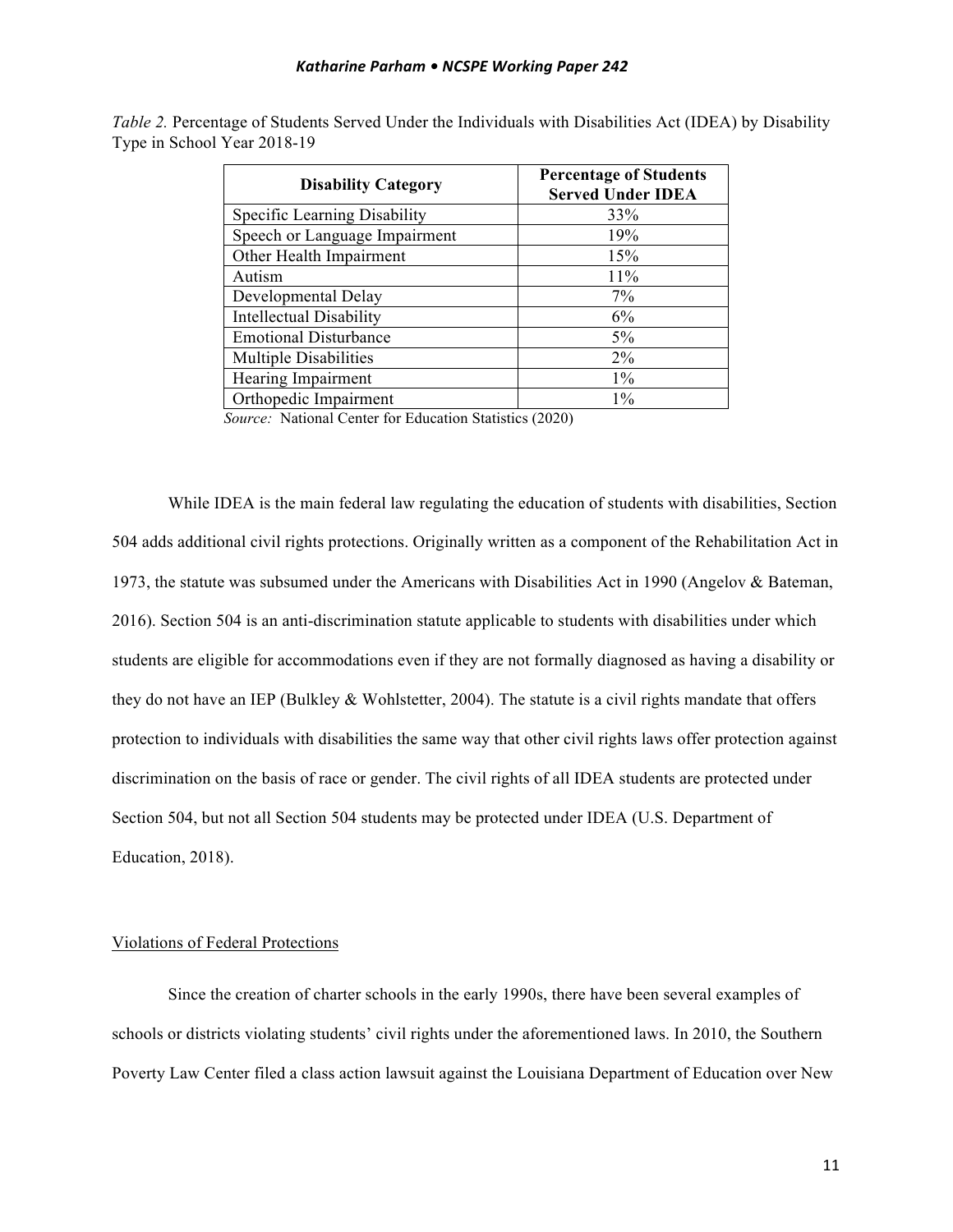Orleans charter schools' treatment of students with disabilities (Lurye, 2018). The plaintiffs included a blind fourth-grade student whose mother attended school with him daily because no staff member was assigned to help him move through the hallways and a fourth-grader with emotional disturbance who was kept full-time in an "isolation" room with no teacher (Chang, 2010). Schools named in the suit included KIPP Believe College Prep, New Orleans Charter Science and Math Academy, and several charter schools directly run by the Recovery School District (Chang, 2010). The case was settled in 2015, and the city of New Orleans put in place several reforms to protect against future discrimination, including: adopting a centralized expulsion system to provide oversight over individual schools' decisions to remove students; a citywide enrollment system known as the OneApp, which gives all students a nearly equal chance of enrolling in the school of their choice; and independent monitors contracted every quarter to report on how a sample of New Orleans' charter schools are complying with IDEA (Lurye, 2018).

The Department of Education's Office of Civil Rights (OCR) has also received a number of complaints stemming from charters' treatment of students with special needs in the past three decades. Since October 2013, the Department has issued 71 letters addressing the issue (Rhim et al., 2016). Specific examples include a 2014 complaint against a Texas charter management organization (CMO) alleging underrepresentation of students with disabilities—2.7% in charter schools compared to 7.3% in public schools (Rhim et al., 2016). The complaint was resolved with an agreement outlining the steps the CMO needed to take in order to ensure compliance with IDEA. In 2016, a group of parents in New York filed a complaint with OCR against another CMO alleging it had failed to identify students as eligible for special education or to provide appropriate accommodations; illegal discipline practices; and inadequate communication with parents regarding their rights (Rhim et al., 2016). The complaint has yet to be resolved.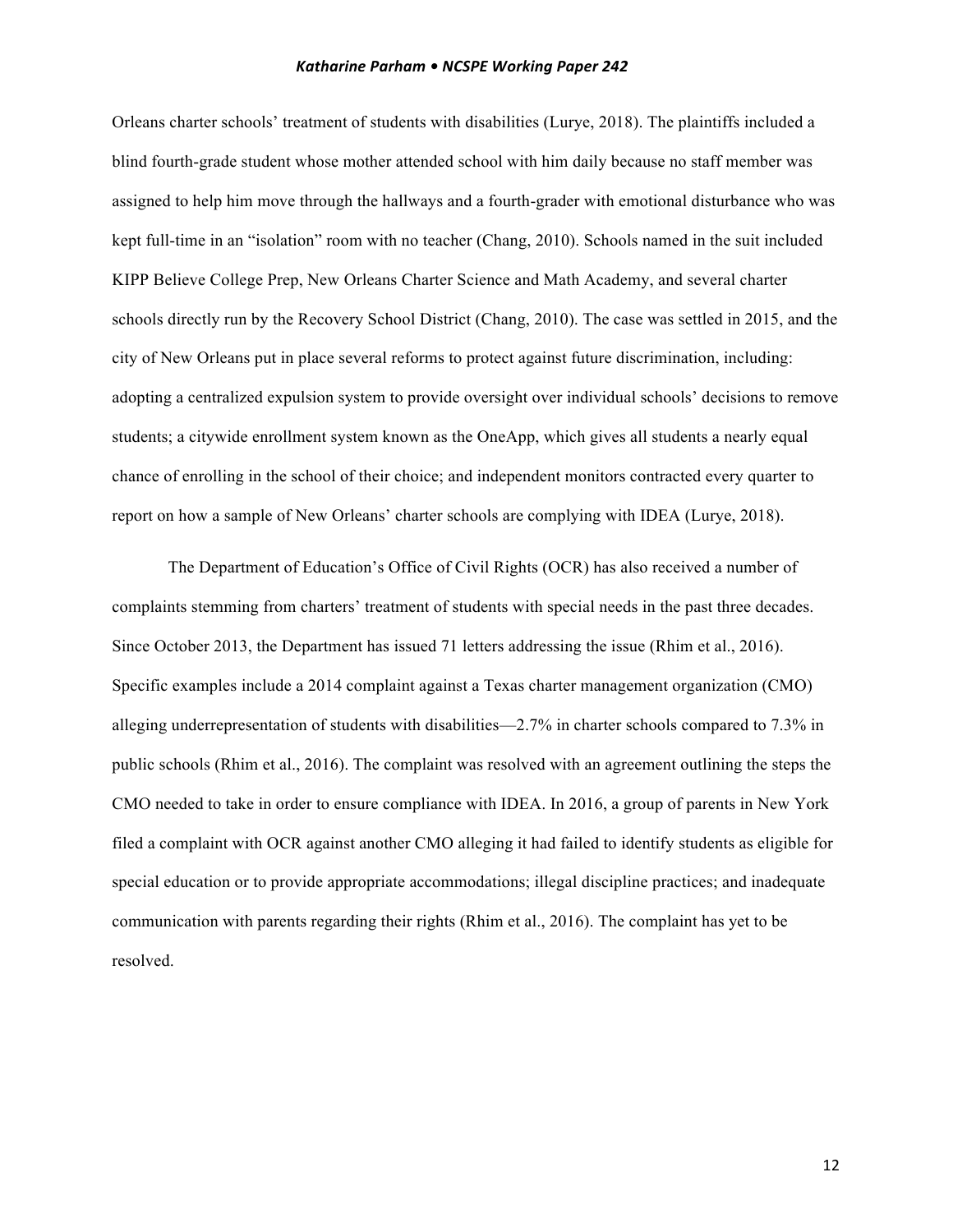# Charters' Legal Status

Charter schools' legal status plays a key role in understanding their ability to comply with federal regulations and adequately provide services for students with special needs. Nationwide, public school districts are also known as local education agencies (LEAs). Federal special education laws delegate implementation responsibilities to state education agencies (SEAs), who then pass the responsibility along to LEAs, which have historically centralized special education compliance processes at the district level for all local schools under their administration. The creation of charter schools, however, introduced a twist to the concept of an LEA—a single school carrying the same legal status as a full district (Bulkley  $\&$ Wohlstetter, 2004). This legal structure is appealing to charter schools as it grants them the greatest operational flexibility. Independent charter schools (those operating as their own LEA) have the freedom—and responsibility—in designing their chosen curriculum, over hiring practices, and in the overall design of the school's daily operations. However, without the economies of scale that a traditional district structure provides, it is more challenging for independent charters to provide for students with a wide array of disabilities or for students with profound special needs (Bulkley & Wohlstetter, 2004).

There exist today both independent charter schools as well as charters that operate within traditional LEA structures. The LEA status of charter schools, whether independent or part of an existing LEA, has ramifications for how this unique subset of public schools operates and is funded to serve students with disabilities. Independent charter schools, for the most part, receive state and federal funds directly and are able to manage all funds as they see fit, but are wholly responsible for the provision of special education for any students who may attend—regardless of their level of need (Angelov  $\&$ Bateman, 2016). Charter schools that operate as part of an existing LEA, on the other hand, have access to a centralized set of services to assist with special education provision which can be useful in providing for students with severe needs who require expensive services. However, they must trade off some autonomy for this arrangement. These charter schools can take advantage of large contracts with service providers,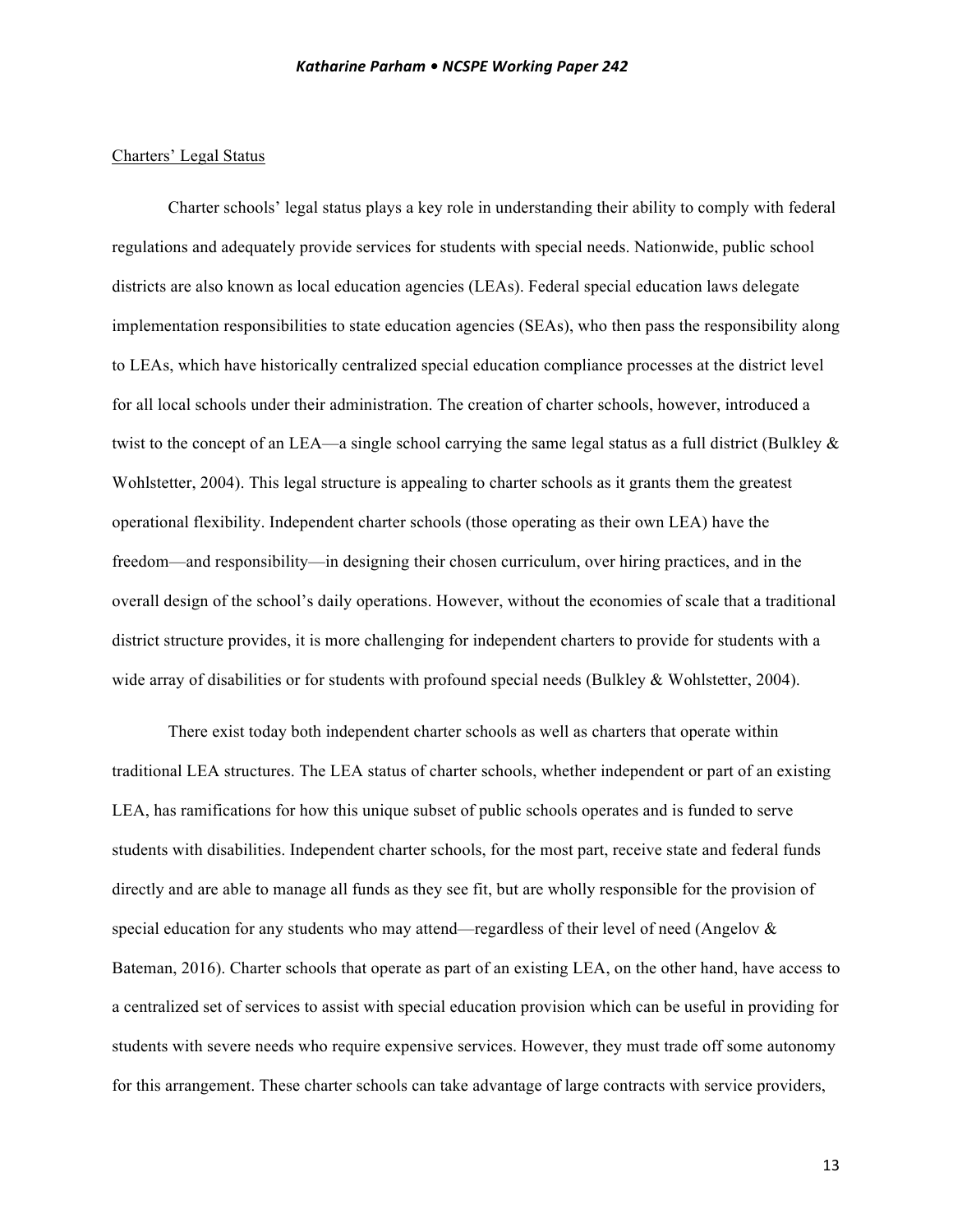the district's transportation services, and its legal counsel, but also must adopt the district's approach to educating students with disabilities, regardless of how that approach may or may not align with the charter school's stated mission (Angelov & Bateman, 2016). There also exist a third type of charter, often known as "partial link" charter schools, which may or may not be legally part of an existing LEA but which share the responsibility for the provision of special education with the local agency (Bulkley  $\&$ Wohlstetter, 2004).

The legal status of charter schools is also critically linked to their financial independence. Fully independent charter schools, legally responsible for the provision of all special education for students, may need to contract with outside vendors to provide certain specialized services, such as occupational therapy or speech and language services. While these services are often centralized at the district level, the same contracted services can be proportionately more expensive for single-site operations which may not need them full-time—a particular challenge for small schools with finite resources (Angelov & Bateman, 2016). A study from 2013 found that charters' LEA status was a significant factor in determining the amount of funding charters need to succeed, as the education of students with special needs can cost more than twice as much as the education of students in general education (Kose, 2013; ECS, 2015). Research from more than a decade prior further noted that one child with a severe disability has the potential to bankrupt a small charter school (Miron & Nelson, 2000).

Further complicating matters is a lack of clarity in state laws regarding charters' legal status and how special education is overseen in charter schools. Some states assign special education responsibility based on charter schools' legal status, some assign based on who authorizes the school, and some states define all charter schools as independent LEAs with the exception of the provision of special education, which is overseen by the district (Rhim et al., 2007). This lack of consistency is most likely the result of state attempts to retrofit existing laws following the creation of charter schools, and to evolve as quickly as the field of charter schools has evolved. Early on in charter schools' history, the federal government recognized this potential source of confusion. A GAO report from 1995 recommended the federal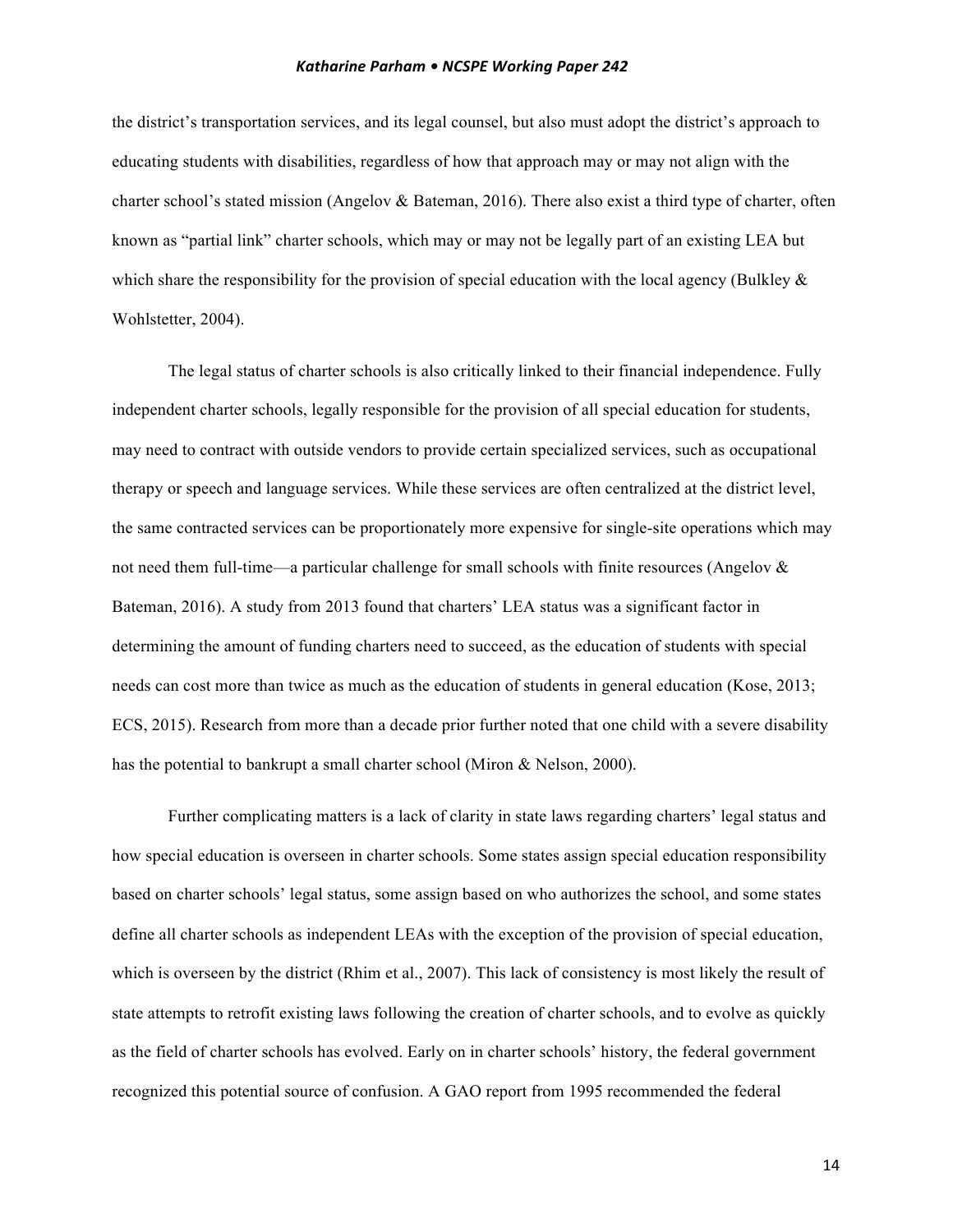government clarify for all states who is ultimately responsible for educating students with disabilities in charter schools (GAO, 1995). This clarification has never been made. Further, case law regarding charter school responsibilities toward the administration of special education is still evolving.

Some scholars have gone so far as to assert that IDEA should be amended to prohibit any charter schools from operating as independent education agencies, given the limitations and challenges they face in adequately serving students with special needs. Congress actually foresaw these issues in its original passage of IDEA (then the EAHCA), even though charter schools had yet to come into existence. EAHCA authors believed that small LEAs would struggle to fulfill the Act's mandates, and therefore precluded states from distributing federal funds to small LEAs eligible to receive less than \$7,500 as prescribed by the EAHCA funding formula (Garda, 2012). These small education agencies could only receive funding under EAHCA by filing applications along with other small agencies to create programs "of sufficient size and scope" to meet the needs of children with disabilities (Garda, 2012). Inexplicably, original policy rationales were lost during the 1997 reauthorization of IDEA—the first iteration of the law to account for charter schools. This version removed the prohibition on funding small LEAs and permits charter schools to exist as independent agencies (Garda, 2012). These provisions still exist today.

# *B. Enrollment Discrimination*

Charter schools now serve more than 3 million students nationwide in more than 7,000 institutions (NCES, 2019). While in theory students with special needs would be equally distributed across traditional public schools and charter schools due to federal requirements to offer open enrollment in all public schools, there has historically been a gap between the proportion of students with disabilities attending the two types of schools, with charters enrolling on average two percentage points fewer annually (Miron, 2014). Charter advocates argue they do not have the capacity to identify, evaluate, and serve students with disabilities, particularly those with severe special needs, while charter critics point to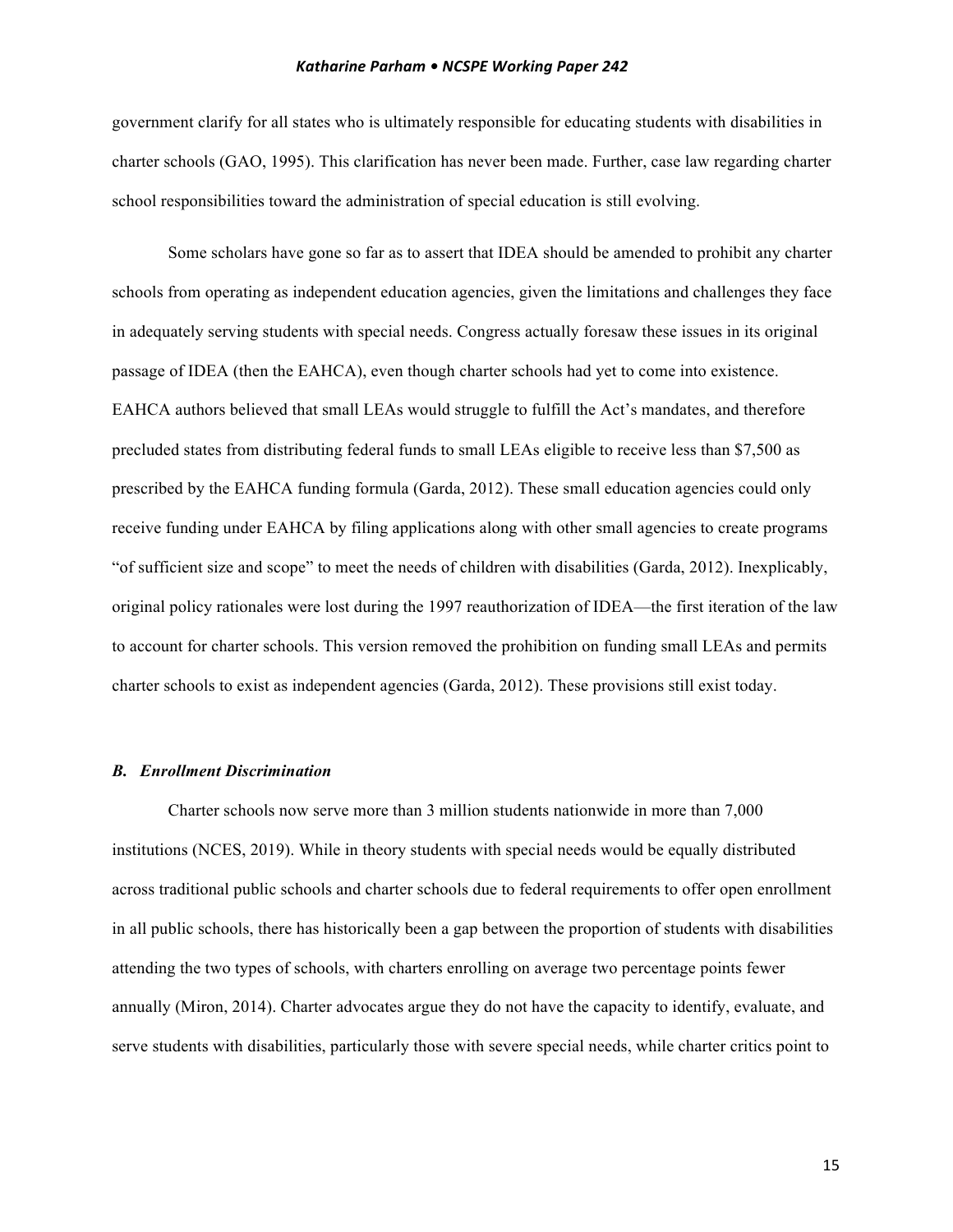issues of systemic and illegal discrimination against this population of students (Angelov & Bateman, 2016; Lacireno-Paquet et al., 2002).

Questions about charters' potential enrollment discrimination have been asked for decades, though there has been little resulting consensus on the prevalence of the issue over time. Charter discrimination against students with disabilities was the subject of a Congressional hearing in 2010 and a subsequent Government Accountability Office (GAO) report in 2012. The GAO conducted a nationwide analysis of enrollment data, spurred by public concerns about disproportionate enrollment rates of students with special needs between charters and traditional public schools. The report concluded that in the 2008-09 school year a 3.6 percentage point gap existed between the two types of schools, and that most of the charter schools surveyed faced operational and financial challenges in serving students with severe disabilities (GAO, 2012). A report from the Manhattan Institute the following year assessed charter schools in New York City, specifically, and found that the enrollment gap primarily existed because students with disabilities were less likely to apply to charter schools in kindergarten, and that the gap in enrollment rates simply grows progressively for students between kindergarten and third grade (Winters, 2013).

More recent data analysis has found that while the enrollment gap has decreased slightly since the GAO's report on data from the 2008-09 school year, it has persisted. A review of information from the Civil Rights Data Collection from the most recent year, 2015-16, shows that approximately 10.8% of charter school students have special needs, compared to 12.8% of students in traditional public schools (Rhim et al., 2019). There are several theories about why this gap exists and persists. Systemic issues such as differential funding, limited charter capacity, transportation issues, and parental knowledge gaps may each play a role (Angelov & Bateman, 2016). However, there also exists evidence of charters' discriminatory practices, such as "cropping off" service to students whose disabilities make them among the costliest to educate, counseling out students with severe needs, or advising families of students with disabilities not to apply (Lacireno-Paquet et al., 2002; Fiore et al., 2000; Bergman & McFarlin, 2018).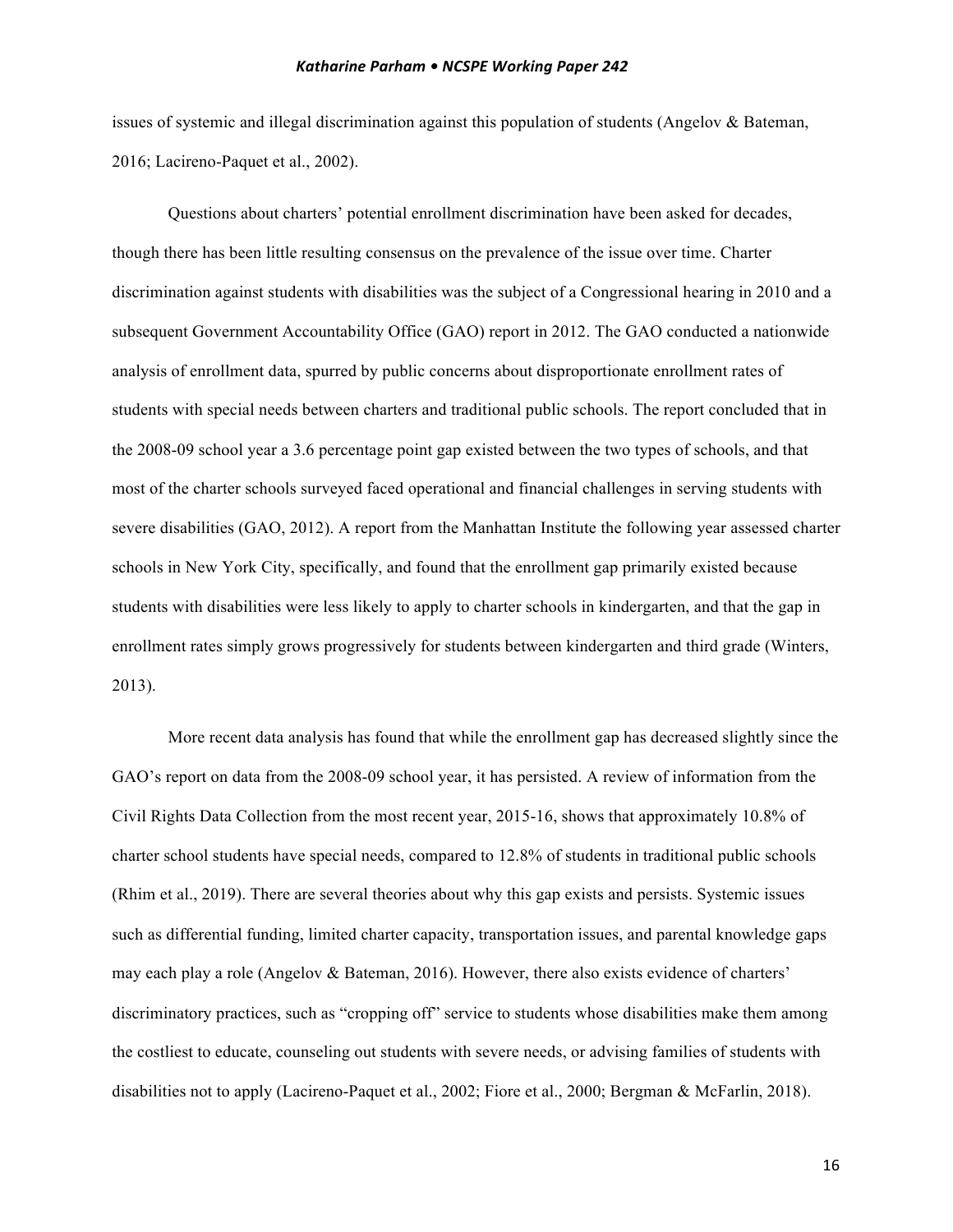Other evidence suggests the observable gap in enrollment rates of students with disabilities between charters and traditional public schools may have less to do with discrimination at the point of enrollment and more to do with student classification or identification as having special needs once enrolled. The same Manhattan Institute report that highlighted the gap in New York City's school system also noted that 80% of the observed growth in the enrollment gap as students age is due to charters' decreased likelihood of identifying students with disabilities initially, and their increased likelihood of declassifying students who may enroll already having an IEP (Winters, 2013). Variation in classification rates may actually be a central underlying cause of the enrollment gap, and recent research in Denver's school system found similar results. In 2017, Winters found that attending a Denver charter school reduces the likelihood that a student is classified as having a specific learning disability—the largest and most subjectively diagnosed of the 13 federally defined disability categories (Winters, 2017; Sullivan & Bal, 2013). Further, Winters found no evidence that attending a charter school reduces the probability of a student's being classified as having a speech or language disorder or autism—two of the more objectively defined disabilities (Winters, 2017).

With no definitive answers about the most prevalent, driving forces of the observed enrollment gap between charters and traditional public schools, but with a desire to enforce equitable enrollment practices, some cities have adopted unique, non-regulatory practices in order to informally police existing policies. In 2012, the District of Columbia (DC) Public Charter School Board (PCSB) created a "mystery shopper" program to ensure charter schools were not turning away students with disabilities (O'Donnell, 2015). The program entails DC PCSB staff members and volunteers calling charter schools pretending to be parents seeking to enroll a child with special needs and tracking how inquiries are received by charters within the District. Schools were notified of the program before it began, and since its inception the number of schools giving parents improper responses has fallen. Additionally, DC publicizes data about special education students' enrollment and performance at each public school in citywide equity reports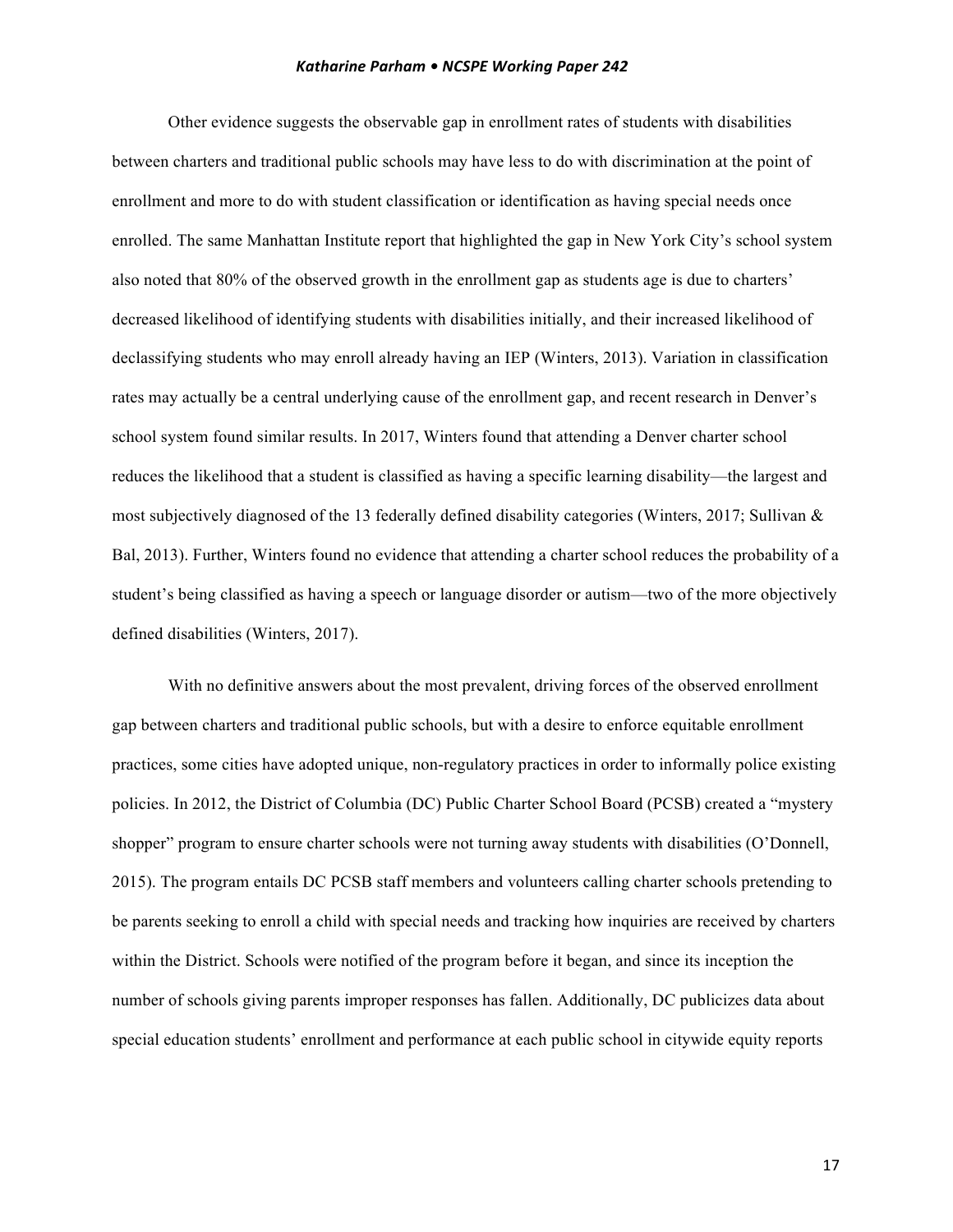annually. Inspired by DC's success, the Massachusetts Department of Elementary and Secondary Education created a similar "mystery shopper" program in 2013 (NCSECS, 2016).

# *C. Funding*

Congress knew when it passed the Education for All Handicapped Children Act in 1975 that it was not just taking necessary steps to create a more equitable framework for educating children with special needs, but it was also imposing upon states a series of regulations that would result in additional costs. At the time of its writing, it was estimated that special education would cost twice as much as general education, and Congress promised that 40% of the costs of educating children with disabilities in public schools—now mandatory under federal law—would be borne by the federal government (Angelov & Bateman, 2016; Kauffman et al., 2018). The actual level of federal funding provided to states has never approached this amount. In the 2013-14 school year, federal assistance covered 16% of the cost of educating students with disabilities, leaving the remaining costs to be borne by states and localities (Angelov & Bateman, 2016). The provision of special education has the potential to drain an LEA's resources—particularly those of an independent charter school—through required testing, evaluation, and the provision of necessary services (Bordelon, 2010). Court decisions since the early 1990s have made clear that a lack of funding is not a sufficient excuse for schools failing to provide for students with special needs under federal law (Angelov & Bateman, 2016).

Charter schools receive funding for special education through a combination of federal, state, and local district formulas and policies—some of which have been retrofitted to account for the existence of independent charter schools, and some which have not. On average, charter schools operate with less funding than traditional public schools as a result of their limited access to money raised through increases in property taxes (Rhim et al., 2015). A study from the University of Arkansas found that among the states with the largest populations of charter schools, charters received 28% less in per-pupil expenditures, on average, than traditional public schools, due primarily to differences in access to local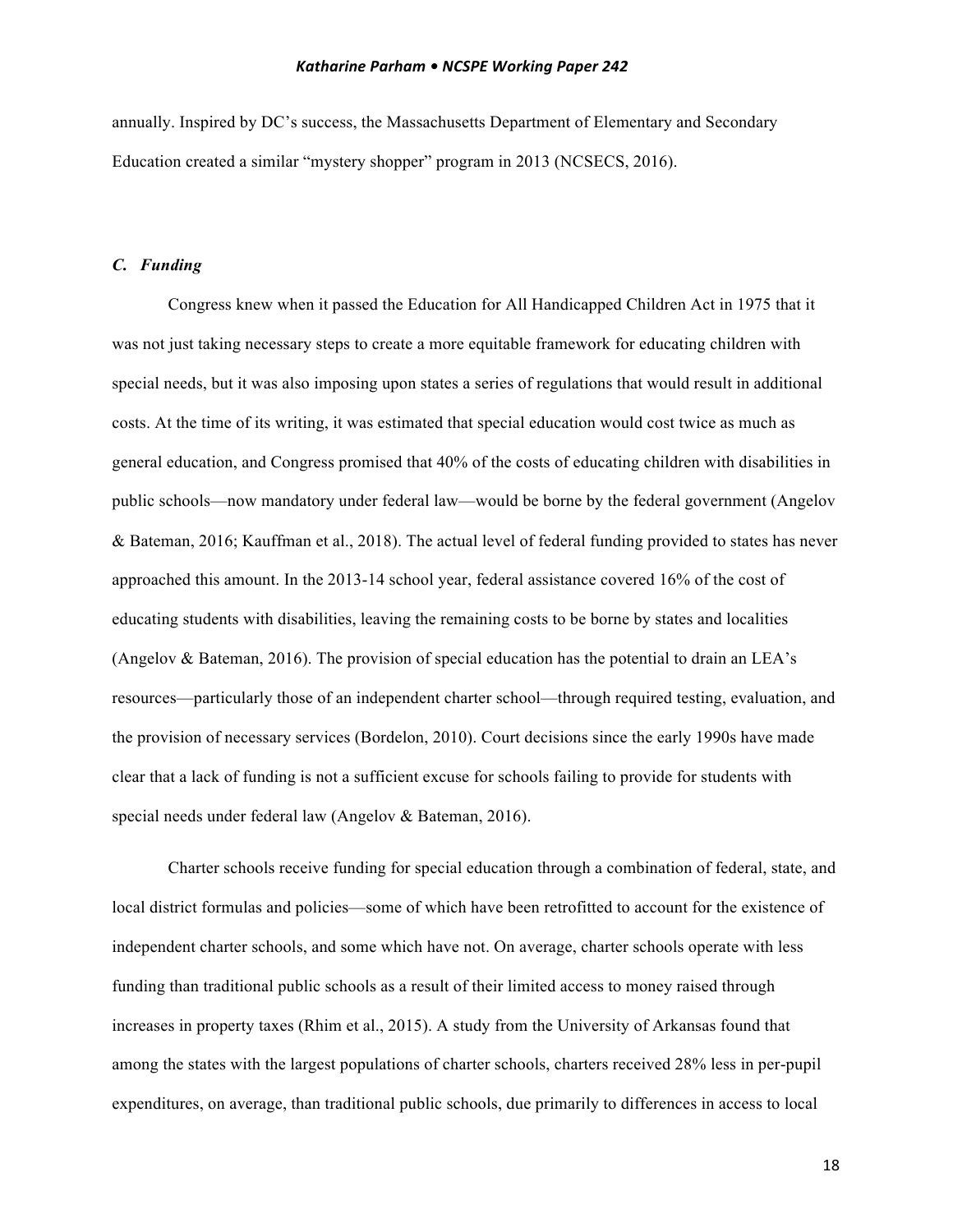funds (Wolf et al., 2017). Approximately 46% of all dollars allocated to support special education come from localities. Accordingly, this discrepancy amounts to a significant challenge for charter schools (Rhim et al., 2015). Approximately 45% of special education funding comes through state per-pupil allocations allocated through annual state budgetary processes (Rhim et al., 2015). There are a variety of state-level funding schemes for distributing special education funding, including: weighted funding, census-based distributions, resource-based funding, percentage reimbursements, block grants, or various combinations of these funding mechanisms (ECS, 2015).

Federal funds make up the remaining percentage of funds for special education, and are distributed through IDEA grants as well as Medicaid reimbursements. Federal funds through Part B of IDEA are distributed to states and localities to support the general education of students with special needs, while funds through Part C are allocated towards early intervention services for infants and toddlers (Angelov & Bateman, 2016). Funds are given to states based on the number of students with disabilities in the state times the average per-pupil expenditure nationwide (Rhim et al., 2015). This structure can result in disproportionately higher funding to small states and states with fewer students, limiting funding for states and districts with the greatest needs. To qualify for Medicaid reimbursements, students must have an individual education plan filed with the state, and districts—as well as charters who are legally operating as school districts—must be validated by the federal government as eligible providers of services (Rhim et al., 2015). This process is particularly burdensome for small districts and independent charter schools that have limited human resource capacity but a great need for additional financial assistance.

Some charter schools and charter management networks seek out additional funding from private sources to supplement the limited government funding received. For instance, the Noble Minds Institute for Whole Child Learning is a charter school in New Orleans founded in 2017 serving a high number of special needs students (Noble Minds, 2017). The school's curriculum focuses on socio-emotional learning, and boasts its own clinical director and in-house therapeutic programs (Lurye, 2018). These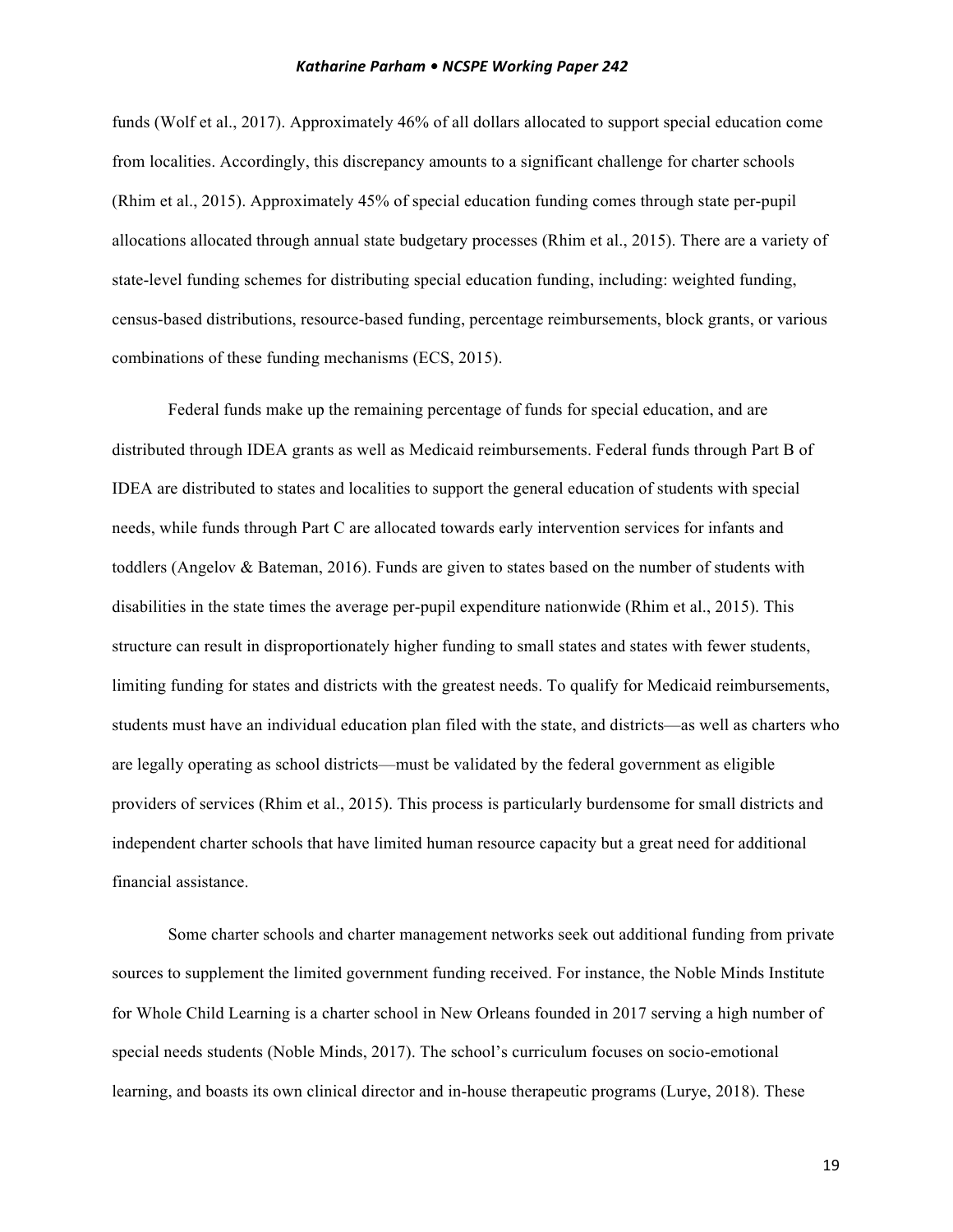non-standard resources cost money, and so far, have come from external sources, including a start-up donation from the Walton Family Foundation for \$325,000 and an additional grant from the Institute for Mental Hygiene (Lurye, 2018). With a staff of just 11 full-time employees, Noble Minds staffers are each responsible for multiple jobs in order to limit the school's operational budget. As an independent charter, the biggest challenge the school will face in the coming years is translating these fixed costs into an operating budget that can endure despite the uncertainty that comes with relying on external resources, as many independent charters must in their early years. In 2018, lower than expected enrollment at Noble Minds forced budget cuts resulting in reductions in full-time staff hours (Jewson, 2018). Whether or not the school can find its way through the field of high-stakes student recruitment in a city that is nearly 100% open-enrollment charter schools will likely determine its ultimate survival.

# **VI. Conclusion**

The passage of landmark civil rights legislation in the 1970s set a new course for the education of students with special needs in the U.S. After a long history of discrimination, all public schools were required to serve any student who walked through the door, regardless of their level of ability or need. In the years since these laws were passed, a new form of chartered public schooling took shape, changing the landscape of public education and presenting new challenges for compliance with federal civil rights legislation. This paper has provided an overview of some of these challenges, beginning, critically, with a discussion of the fundamental tension of regulation versus autonomy that charter schools face in addressing students' special needs, stemming from the historical differences in each institution's development. Other charter school challenges include: inabilities to develop useful economies of scale; a lack of clarity around legal responsibilities in educating students with disabilities; funding discrepancies between charter schools and traditional public schools; and, issues of enrollment discrimination. As the charter school sector continues to evolve, so too should legislation governing charter schools' special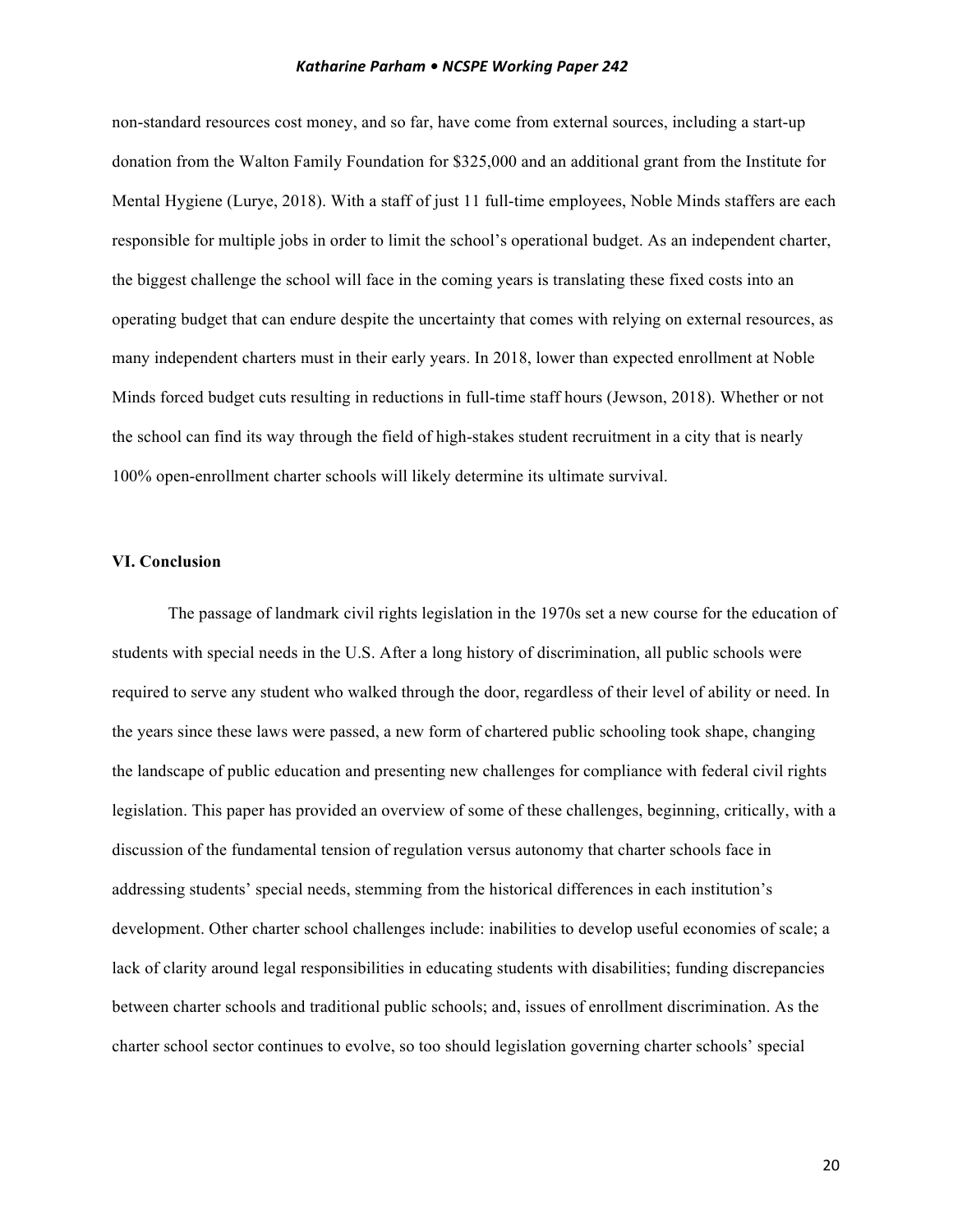education responsibilities, as well as research into best practices, efficient funding structures, and functioning charter-district administrative arrangements.

In recent years, a growing surge of innovative pseudo-governance structures have developed to assist charter schools in addressing their special education responsibilities. In Boston, for example, traditional district schools along with charter and Catholic schools formed a compact in 2011 in order to provide collective professional development on special education practices (Rhim et al., 2016). The St. Louis school district provides KIPP schools free rent in surplus buildings in the city in exchange for KIPP giving district leaders access to its teacher leadership development program (Rhim et al., 2016). New York City has developed a Special Education Collaborative that charter schools can elect to join as a means of accessing resources, training, and other support services (NCSECS, 2017). The initiative utilizes a tiered membership structure allowing charter schools to tailor their involvement based on their needs and budgets. Membership ranges from \$4,000 to \$14,000 per year. In 2015-16, the Collaborative served 185 charter schools in the city (NCSECS, 2017).

Finally, in Colorado, all charters are mandated to be part of an existing LEA, but the state allows charters to choose from a spectrum of options in terms of how independent they would like to be in terms of special education provision. Schools can choose to leave all special education service provision to the district, to provide select services themselves while relying on the district to provide the remainder, or to fully provide all special education themselves (Rhim et al., 2016). This is perhaps the most innovative current example of states maneuvering thoughtfully through the complex web of existing special education regulations and the tension charters face between desired autonomy and their need for support.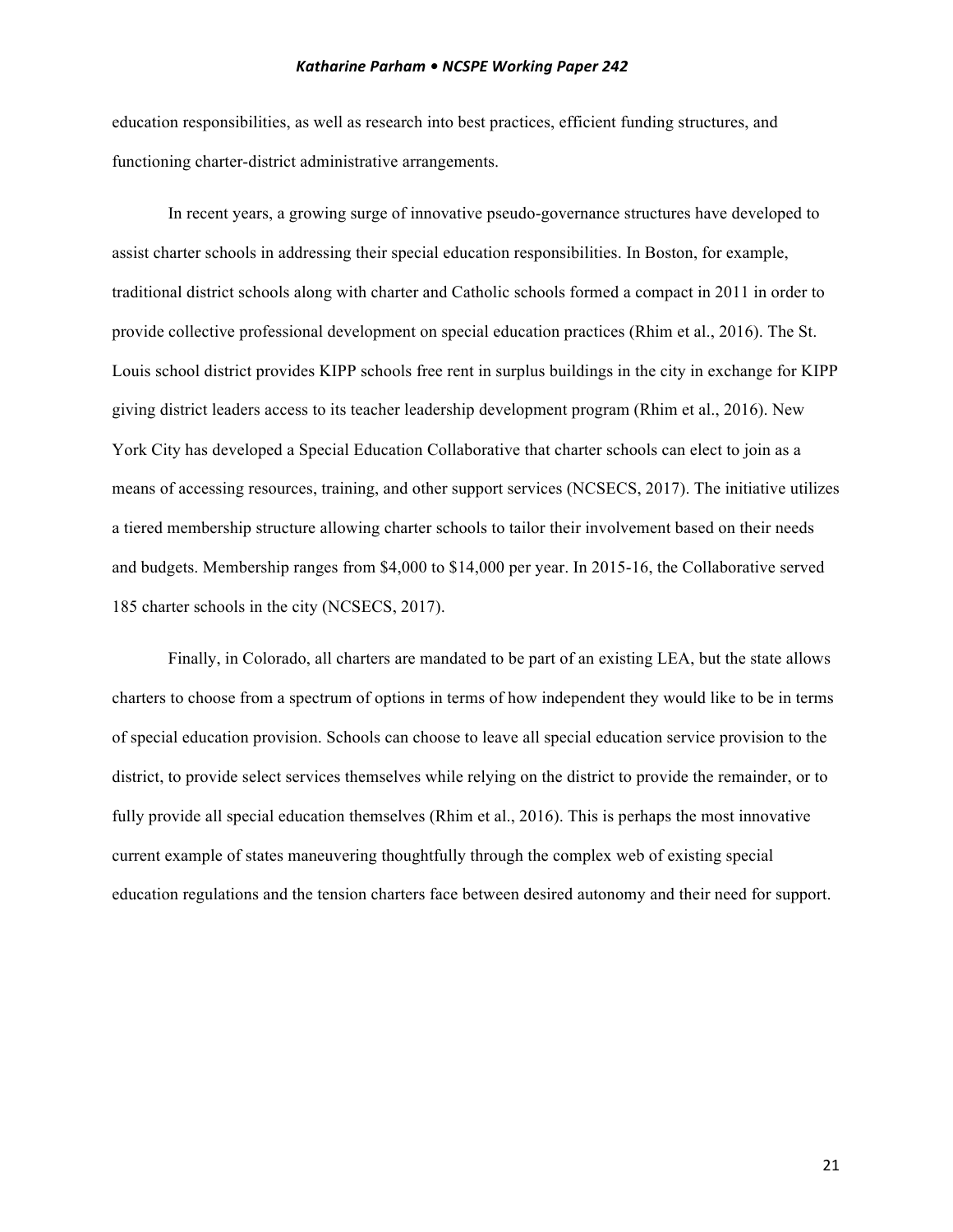#### **References**

- Abrams, S.E. (2019). Exit, Voice, and Charter Schools. *La Revista Jurídica de la Universidad de Puerto Rico,* 88 (3): 895-919. https://revistajuridica.uprrp.edu/2019/05/21/exit-voice-and-charterschools/.
- Angelov, A. D. S., & Bateman, D. (2016). *Charting the course: Special education in charter schools*. Arlington, VA: Council for Exceptional Children.
- Angrist, J. D., Dynarski, S. M., Kane, T. J., Pathak, P. A. & Walters, C. R. (2011, May). Who benefits from KIPP? IZA Discussion Paper No. 5690. https://www.iza.org/de/publications/dp/5690/whobenefits-from-kipp.
- Anti-Defamation League (n.d.). "A brief history of the disability rights movement." Anti-Defamation League: Anti-Bias Education. https://www.adl.org/education/resources/backgrounders/disabilityrights-movement.
- Bergman, P., and McFarlin, I. (2018). Education for all? A nationwide audit study of schools of choice. Working Paper No. 25396. Cambridge, MA: National Bureau of Economic Research. https://doi.org/10.3386/w25396.
- Bordelon, S. J. (2010). Making the grade: A report card on special education, New Orleans charter schools, and the Louisiana charter schools law. *Loyola Journal of Public Interest Law*, 11 (2): 441-468.
- Bulkley, K. E., & Wohlstetter, P. (Eds.). (2004). *Taking account of charter schools: What's happened and what's next?* New York, NY: Teachers College Press.
- Chang, C. (2010, October 30). "New Orleans special needs students file federal lawsuit against Louisiana Department of Education." *The Times-Picayune.* https://www.nola.com/news/education/article\_a3473e30-95bf-502a-9bed-97d5c548d051.html.
- Clark, K. (1968). Alternative public school systems. *Harvard Educational Review*, 38 (1), 100–113. https://doi.org/10.17763/haer.38.1.vj454v36776725q7.
- Cohen, R. (2017, April 27). "The untold history of charter schools." *Democracy Journal*. https://democracyjournal.org/arguments/the-untold-history-of-charter-schools/.
- Darder, A. (2015). *Freire and education*. New York, NY: Routledge.
- David, R. & Hesla, K. (2018, March). *Estimated public charter school enrollment, 2017-2018.* National Alliance for Public Charter Schools. https://www.publiccharters.org/sites/default/files/documents/2018- 03/FINAL%20Estimated%20Public%20Charter%20School%20Enrollment%2C%202017-18.pdf.
- Education Commission of the States (2014, June). "Charter schools Does the state have a charter school law?" Education Commission of the States, 50-State Comparison. http://ecs.force.com/mbdata/mbquestNB2?rep=CS1401.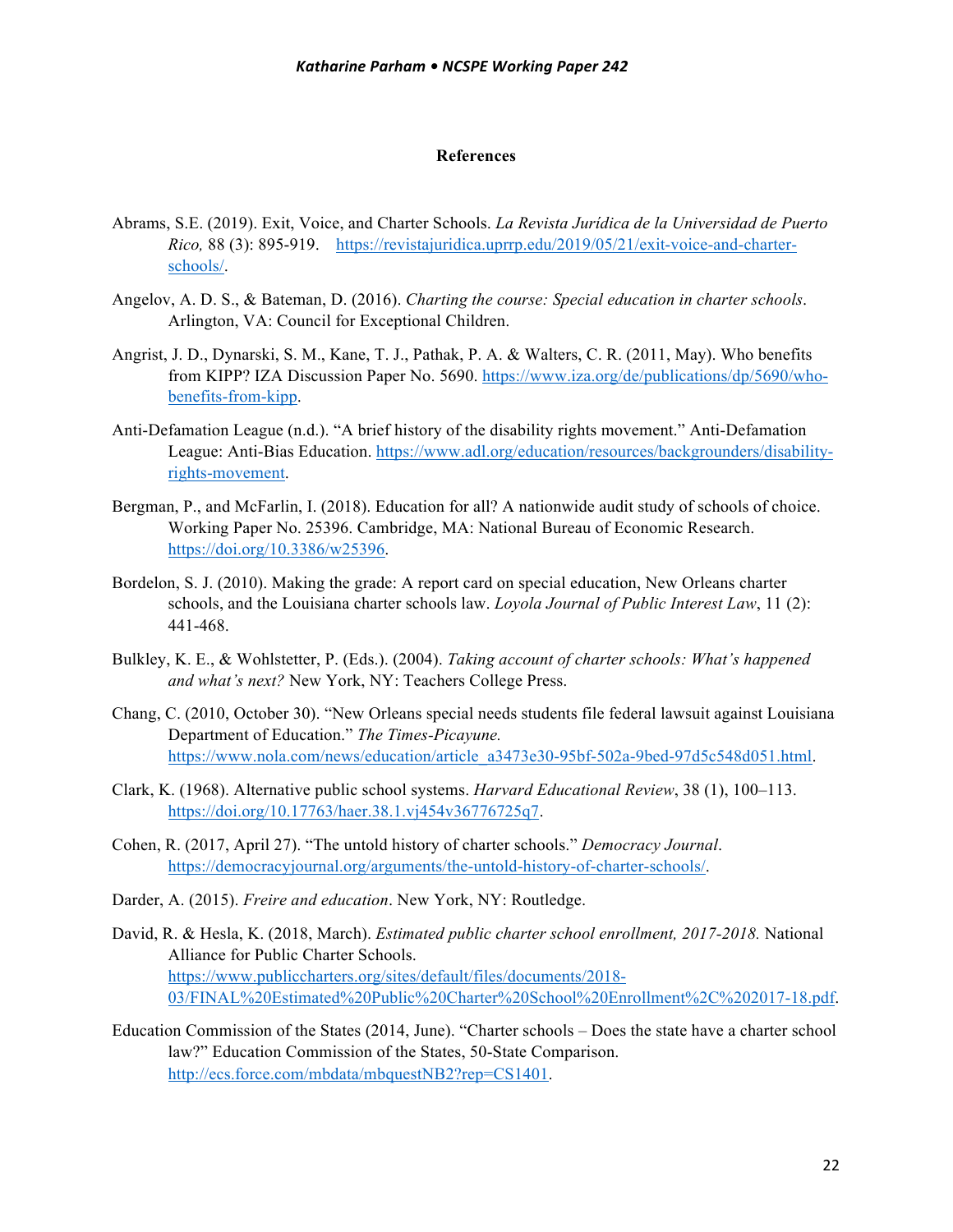- Education Commission of the States (2015, June). "State Funding for Students with Disabilities: All States All Data." Education Commission of the States, 50-State Comparison. http://ecs.force.com/mbdata/mbquest3D?rep=SD10.
- Fiore, T. A. & Cashman, E. R. (1998). *Review of charter school legislation provisions related to students with disabilities*. Washington, DC: U.S. Department of Education, Office of Educational Research and Improvement.
- Fiore, T. A., Harwell, L. M., Blackorby, J., & Finnigan, K. S. (2000). *Charter schools and students with disabilities: A national study.* Prepared for the Office of Educational Research and Improvement, U.S. Department of Education. Rockville, MD: Westat.
- Forman, J. (2005). The Secret History of School Choice: How Progressives Got There First.

*Georgetown Law Journal*, 93 (4): 1287-1319.

- Freire, P. (2000). *Pedagogy of the oppressed* (30th anniversary ed). New York, NY: Continuum.
- Garda, R. A. (2012). Culture clash: special education in charter schools. *North Carolina Law Review*, 90 (3): 655-718.
- Harper, A. (2018, September 13). "Gates Foundation directs funding toward special ed in charter schools." *Education Dive*. https://www.educationdive.com/news/gates-foundation-directsfunding-toward-special-ed-in-charter-schools/532264/.
- Individuals with Disabilities Education Act, 20 U.S.C. § 1400 (2004).
- Jewson, M. (2018, September 20). "Two schools with high numbers of special education students face budget cuts." *The Lens*. https://thelensnola.org/2018/09/20/two-schools-with-high-numbers-ofspecial-education-students-face-budget-cuts/.
- Kaestle, C. (n.d.). *Testing policy in the United States: A historical perspective.* Prepared for The Gordon Commission on the Future of Assessment in Education. https://www.ets.org/Media/Research/pdf/kaestle\_testing\_policy\_us\_historical\_perspective.pdf.
- Kahlenberg, R.D. (2007). *Tough Liberal: Albert Shanker and the Battles over Schools, Unions, Race, and Democracy*. New York, NY: Columbia University Press.
- Kauffman, J. M., & Hallahan, D. P. (2005). *Special education: What it is and why we need it*. Boston, MA: Pearson/Allyn and Bacon.
- Kose, L. K. (2013). Challenges of charter schools with special education: Issues of concern for charter school authorizers and service providers. *Mid-Atlantic Education Review,* 1 (1): 36-45.
- Lacireno-Paquet, N., Holyoke, T. T., Moser, M., & Henig, J. R. (2002). Creaming versus cropping: Charter school enrollment practices in response to market incentives. *Educational Evaluation and Policy Analysis*, 24 (2): 145-158.
- Lange, C. M., Rhim, L. M., & Ahearn, E. M. (2008, March). Special education in charter schools: The view from state education agencies. *Journal of Special Education Leadership,* 21 (1): 12-21.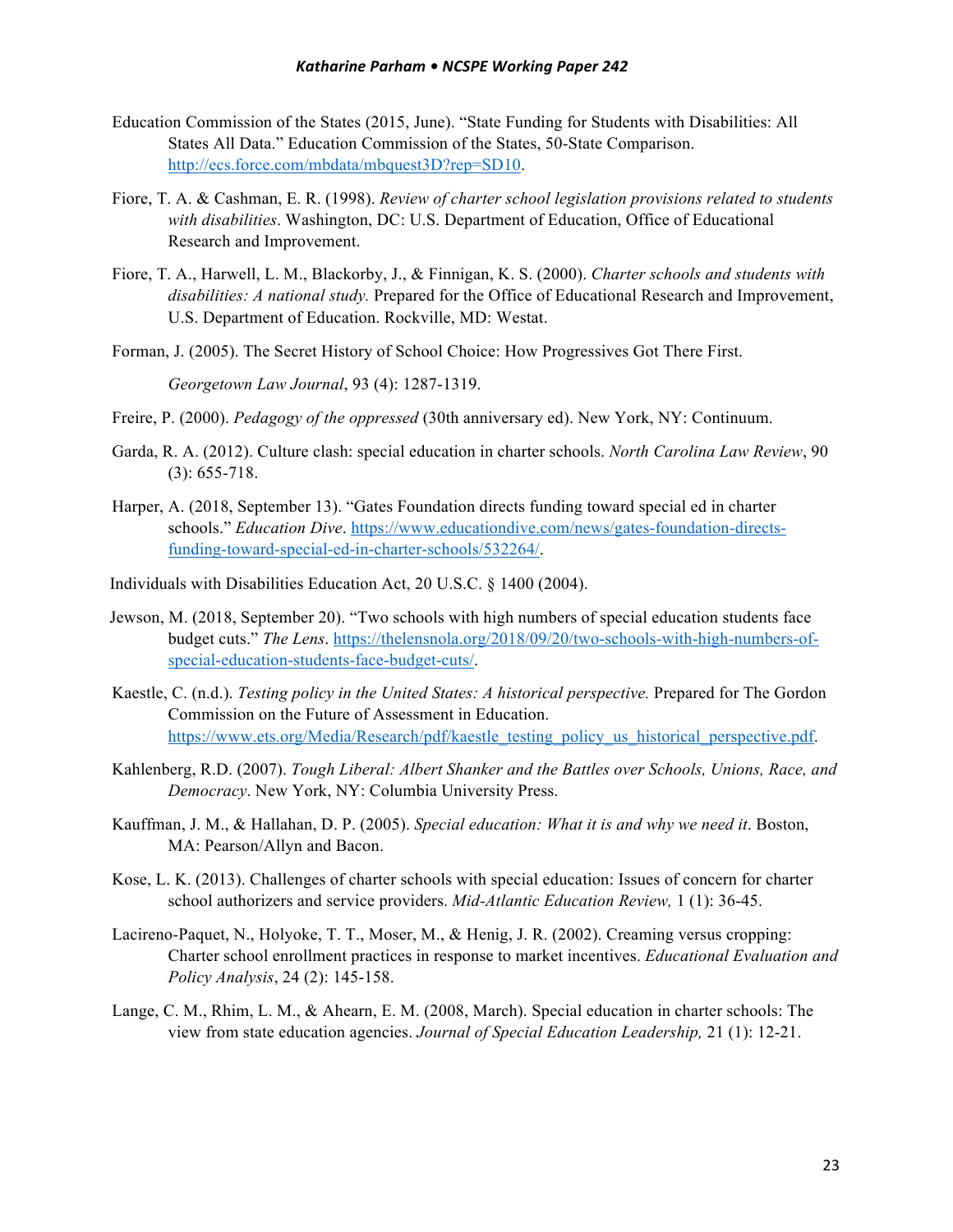- Lurye, S. (2018, September 14). "Can charter schools afford to welcome students in special education?" *Disability Scoop*. https://www.disabilityscoop.com/2018/09/14/can-charter-schools-affordsped/25493/.
- Mahnken, K. (2019, September 30). "New study of Boston charter schools shows huge learning gains for city's special education students & English language learners." *The 74*. https://www.the74million.org/new-study-of-boston-charter-schools-shows-huge-learning-gainsfor-citys-special-education-students-english-language-learners/.
- Mathews, J. (2011, March 23). "KIPP and special education." *The Washington Post*. https://www.washingtonpost.com/blogs/class-struggle/post/kipp-and-specialeducation/2011/03/22/ABx2bPEB\_blog.html.
- McKittrick, L., Gill, S., Opalka, A., Tuchman, S., & Kothari, S. (2019). A 'can-do' attitude for students with disabilities: Special education in rural charter schools. *Journal of School Choice*, 13 (4): 537-554.
- Miron, G. (2014). Charters should be expected to serve all kinds of students." *EducationNext, 14*(4). https://www.educationnext.org/charters-expected-serve-kinds-students/.
- Miron, G., & Nelson, C. (2000). *Autonomy in exchange for accountability: An initial study of Pennsylvania charter schools.* Kalamazoo, MI: The Evaluation Center, Western Michigan University.
- National Center for Education Statistics. (2019). Blog: Back to school by the numbers: 2019-20 school year. Washington, DC: Institute for Education Sciences, National Center for Education Statistics. https://nces.ed.gov/fastfacts/display.asp?id=372.
- National Center for Special Education in Charter Schools (2016, October). "Promising Practices: All Welcome to Apply? 'Mystery Parent' Initiative Found to be Cost Effective Diagnostic Tool for Charter Authorizers Concerned about Equity." https://www.ncsecs.org/report/promisingpractices-mystery-parent/.
- National Center for Special Education in Charter Schools (2017, March). "Equity Coalition Issue Brief Infrastructure." https://www.ncsecs.org/brief/equity-coalition-issue-brief-special-educationinfrastructures/.
- National Center for Special Education in Charter Schools (2019, July 7). "Charter School Special Education Finance Project." https://www.ncsecs.org/map/state-data/.
- Nix, N. (2017, September 14). "As more parents of special needs students seek out individualized options, KIPP expands 'Pathways' program." *The 74*. https://www.the74million.org/article/asmore-parents-of-special-needs-students-seek-out-individualized-options-kipp-expands-pathwaysprogram/.
- Noble Minds (2017). "Noble Minds—About." https://nobleminds.org/about/.
- O'Donnell, P. (2015, March 13). "Debating the special education challenge in charter schools." *Education Writers Association*. https://www.ewa.org/blog-educated-reporter/debating-special-educationchallenge-charter-schools.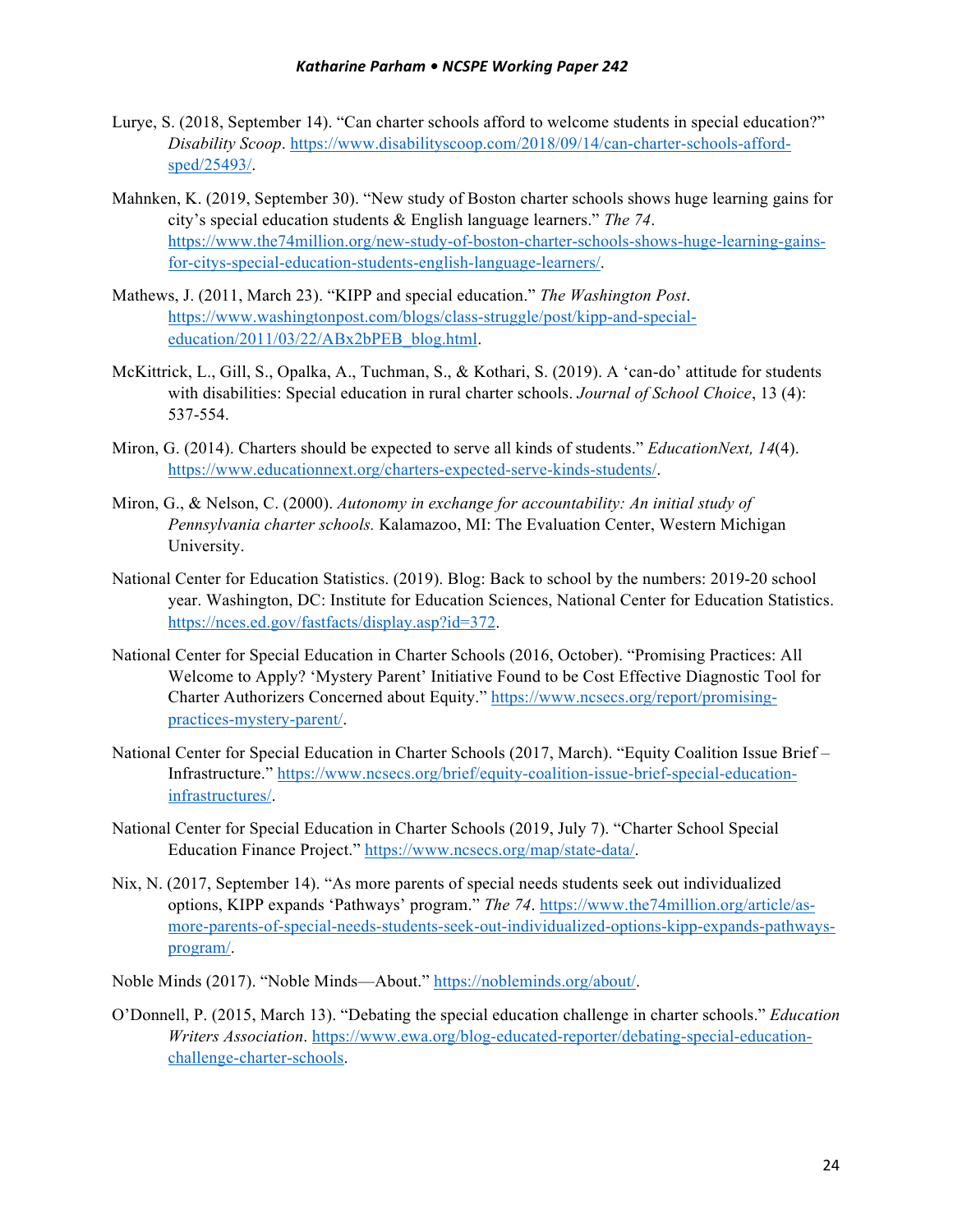- O'Neill, P. T. & Rhim, L. M. (2015, January). *Equity at scale: How public charter school networks can innovate and improve services for students with disabilities*. National Alliance for Public Charter Schools. https://www.publiccharters.org/publications/equity-at-scale.
- Rebell, M. A. (2018). Civic Participation and the Federal Courts. In *Flunking Democracy: Schools, Courts, and Civic Participation* (pp. 34–49). Chicago, IL: University of Chicago Press.
- Reichgott Junge, E. (2012). *Zero chance of passage: The pioneering charter school story*. Edina, MN: Beaver's Pond Press.
- Rhim, L. M., Ahearn, E. M., & Lange, C. M. (2007). Charter school statutes and special education: Policy answers or policy ambiguity. *The Journal of Special Education,* 41 (1): 50-63.
- Rhim, L. M., Kothari, S., & Lancet, S. (2019, November). *Key trends in special education in charter schools in 2015-16: Secondary analysis of the Civil Rights Data Collection*. National Center for Special Education in Charter Schools. https://www.ncsecs.org/wp-content/uploads/NCSECS-15- 16-CRDC-Report.pdf.
- Rhim, L. M., O'Neill, P., Ruck, A., Huber, K., & Tuchman, S. (2015, November). *Getting lost while trying to follow the money: Special education finance in charter schools*. National Center for Special Education in Charter Schools. http://www.publiccharters.org/sites/default/files/migrated/wpcontent/uploads/2015/11/sped\_finance\_web.pdf.
- Rhim, L. M., Sutter, J., & Campbell, N. (2016, January). *Improving outcomes for students with disabilities: Negotiating common ground for district and charter school collaboration*. Center for American Progress*.* https://www.americanprogress.org/issues/education-k-12/reports/2017/01/31/297746/improving-outcomes-for-students-with-disabilities/.
- Rosen, P. (n.d.) "Special education: Federal vs. state law." *Understood.org*. https://www.understood.org/en/school-learning/your-childs-rights/basics-about-childsrights/special-education-federal-law-vs-state-law.
- Setren, E. (2019, July). The impact of targeted vs. general education investments: Evidence from special education and English language learners in Boston charter schools. EdWorkingPaper: No 19-100. Annenberg Institute at Brown University. http://www.edworkingpapers.com/ai19-100.
- Sullivan, A. L., and Bal, A. (2013). "Disproportionality in Special Education: Effects of Individual and School Variables on Disability Risk." Council for Exceptional Children, 79 (4): 475-494.
- U.S. Department of Education (2018, September). "The Civil Rights of Students with Hidden Disabilities Under Section 504 of the Rehabilitation Act of 1973." U.S. Department of Education, Office of Civil Rights. https://www2.ed.gov/about/offices/list/ocr/docs/hq5269.html.
- U.S. Government Accountability Office (2012, June). *Charter schools: Additional federal attention needed to help protect access for students with disabilities* (Publication No. GAO-12-543). Washington, DC: U.S. Government Accountability Office. https://www.gao.gov/assets/600/591435.pdf.
- U.S. General Accounting Office. (1995). Charter Schools: New models for public schools provide opportunities and challenges. Washington, DC: U.S. General Accounting Office.